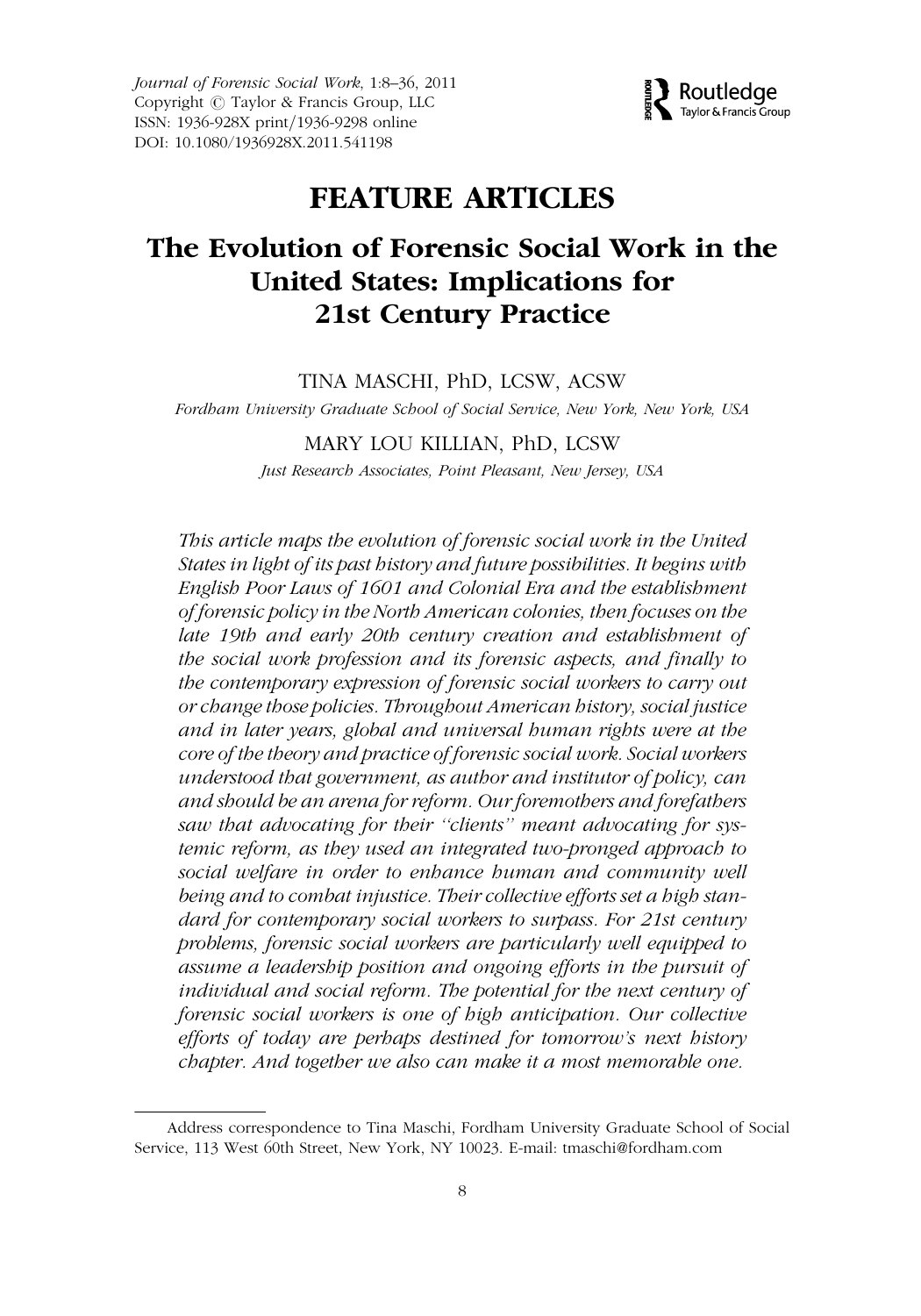#### Evolution of Forensic 9

We may smother the divine fire of youth or we may feed it. We may either stand stupidly staring as it sinks into a murky fire of crime and flares into intermittent blaze of folly or we may tend it into a lambent flame with power to make clean and bright our dingy city streets.

– Jane Addams, social worker and advocate for the establishment founder of the juvenile court system, writing about responding to delinquent youth (Addams, 1972, pp. 161–162)

As a collective, social workers have remained an enduring and dynamic force working for the betterment of individuals, families, and communities across the globe. Since the birth of the profession, social workers have advocated for improved social conditions and legal protections for often neglected populations, such as women with children, immigrants and refugees, and child and adult victims and offenders. It is quite fitting then that social work is often referred to as a human rights profession (United Nations, 1994). Fundamental organizing principles and practices of the profession are consistent with a human rights philosophy, such as honoring the "intrinsic value of *every* person,'' and its use of individual and collective action to promote ''equitable social structures that provide people security and development while upholding their dignity'' (International Federation of Social Work, 1988, p. 1).

In fact, the Council on Social Work Education's (CSWE) 2008 Educational Policy (2.1.5) expects social workers to be competent in advancing human rights and social and economic justice, which is consistent with forensic social work aims. This policy states:

Each person, regardless of position in society, has basic human rights, such as freedom, safety, privacy, an adequate standard of living, health care, and education. Social workers recognize the global interconnections of oppression and are knowledgeable about theories of justice and strategies to promote human and civil rights. Social work incorporates social justice practices in organizations, institutions, and society to ensure that these basic human rights are distributed equitably and without prejudice. Social workers understand the forms and mechanisms of oppression and discrimination; advocate for human rights and social and economic justice; and engage in practices that advance social and economic justice. (p. 15)

This growing trend in social work thought from one of a needs orientation (e.g., needing housing or education) to one of a rights affirmation (i.e., the right to housing and education) positions forensic social workers to assume a pivotal leadership role maneuvering change in the legal system (National Organization of Forensic Social Workers [NOFSW], 1997). The collective efforts of forensic social workers across diverse fields of practice from child welfare and juvenile and criminal justice to mental health, education,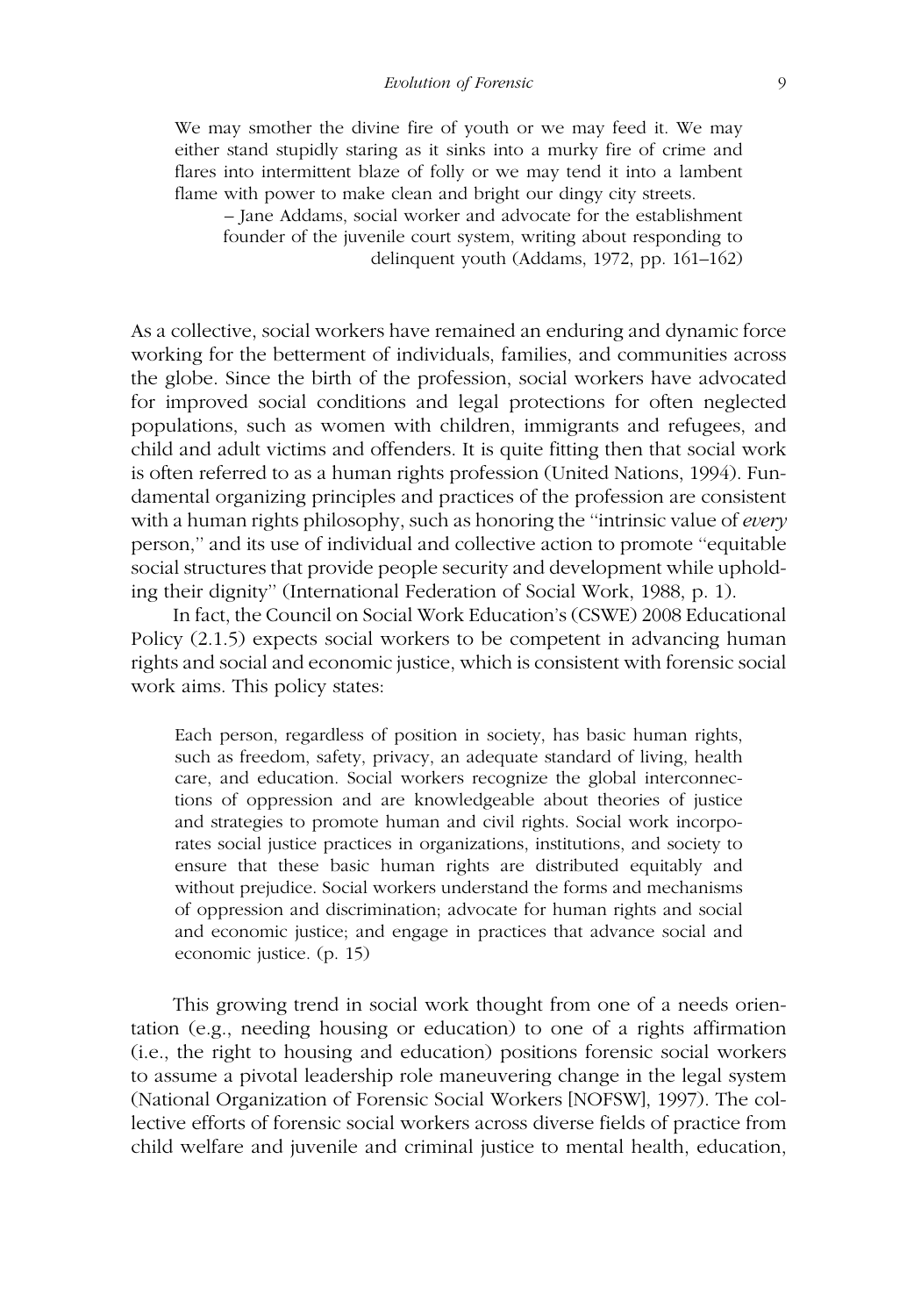and social services comprise a central practice artery to enhance well-being, human rights, and social justice outcomes by helping the individuals, families, and communities to navigate the legal system and to advocate for policy reform and legal protection (Maschi, Bradley, & Ward, 2009).

The roots of forensic social work are embedded in the early 20th-century efforts of friendly visitors to the poor. Since the early 1900s, the profession has transformed from an informal group of volunteers to an internationally recognized profession charged with providing social welfare services and advocating for the underserved populations, such as children and minorities (Ehrenreich, 1985). The efforts of early social work leaders to achieve this goal varied from individual to community-level interventions. On the one hand, Mary Richmond was an instrumental force in developing casework services for the poor and needy. She improved standards of practice through the establishment of professional social work education (Ehrenreich, 1985; Richmond, 1917). On the other hand, Jane Addams was instrumental in developing community and societal level interventions. She played an important part in the development of the settlement house movement that often served urban immigrant families. She advocated for social and political change, such as the establishment of legal protections and rights, including women's suffrage (right to vote) and child labor laws, a separate juvenile court system for delinquent youth, and international peace (Addams, 1910; Ehrenreich, 1985).

As illustrated in the example of these two foremothers of social work, social work intervention successes consistently comprised a two-pronged approach to facilitating change that was co-occurring and/or in collaboration (i.e., social workers engaging in interventions that targeted individual and social/political level change). Historically, social workers have assisted individuals and families to improve their psychosocial functioning through casework and clinical practice. Additionally, they have combated unjust and unfair societal conditions through legal and policy advocacy (Bartlett, 1958). This dual approach is underscored in the NASW Code of Ethics (1999a) mission statement. It states, ''the mission of social work is to enhance human well being ... with particular attention to the needs and empowerment of people who are vulnerable, oppressed, and living in society'' (p. 1).

In a complex global society fraught with social and political unrest, contemporary social work once again is summoned to wake its collective giant and foster in a new era of personal and societal transformation. Global statistics reveal increasing numbers of people living in poverty and violent war torn communities (United Nations, 2010). The ongoing violation of civil and legal rights leaves women and children vulnerable to human trafficking, undocumented immigrants without access to services or civil liberties, and lesbians and gays without fundamental civil rights (Jou & Lazzarro, 2009; Maschi et al., 2009). It is not only imperative to be of service, but also to ensure ongoing professional currency of putting action behind our rhetoric. As Robert Madden (2003) asserted, ''If the social work profession is to be in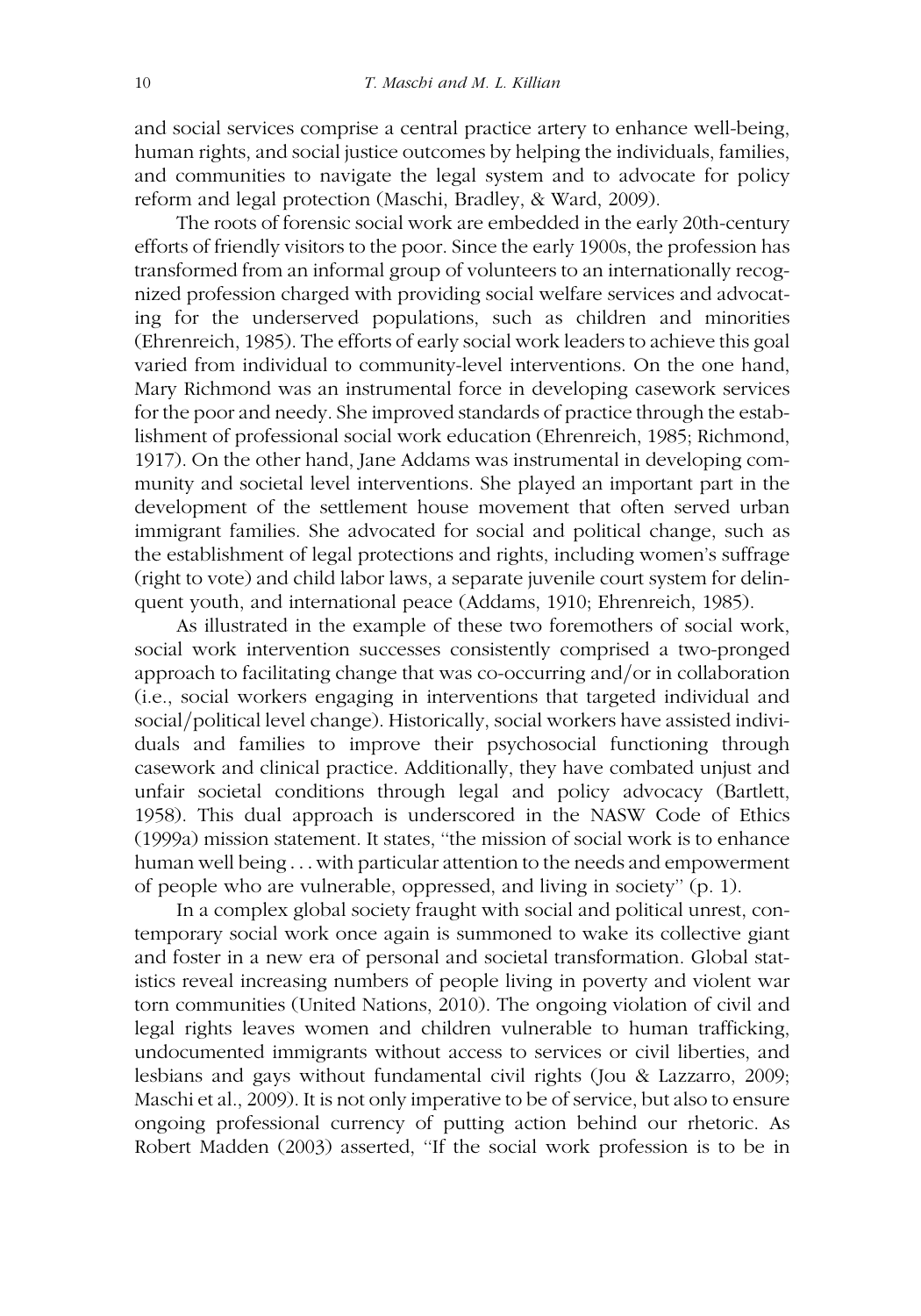control of its future, it must become committed to the role of exerting influence on the legal system through education, advocacy and proactive legal policy development'' (pp. 3–4). This commitment involving personal, social, and legal interventions is consistent with forensic social work.

# WHAT DOES FORENSIC SOCIAL WORK MEAN TODAY?

# Evolution in Definition and Meaning

The term *forensic social work* can be understood by the sum of its parts. Most definitions of social work emphasize the use of the person-in-environment perspective. According to the most recent definition of the Council on Social Work Education (2008):

The purpose of the social work profession is to promote human and community well being. Guided by a person and environment construct, a global perspective, respect for human diversity, and knowledge based on scientific inquiry, social work's purpose is actualized through its quest for social and economic justice, the prevention of conditions that limit human rights, the elimination of poverty, and the enhancement of the quality of life for all. (p. 5)

The addition of the term *forensic* to social work makes explicit the intersection of the social and legal systems. In fact, the word forensic is an adjective referring to ''belonging to, used in or suitable to courts of judicature or to public discussion and debate'' and ''relating to or dealing with the application of scientific knowledge to legal problems'' (Merriam-Webster, 2007, p. 490). The increased emphasis on the legal or justice aspects of practice is a distinguishing factor that sets forensic social work apart from social work practice as usual.

Social work scholars have advanced different views and definitions of what constitutes forensic social work. These definitions vary from narrow to broad views of the populations, the practice setting (or intersection), and policies, roles, and practices used. For example, Roberts and Brownell (1999) used a narrow description of forensic social work to refer to the ''policies, practices, and social work roles with juvenile and adult offenders and victims of crime'' (p. 360). In contrast, Green, Thorpe, and Traupmann (2005) more broadly described forensic social work as ''practice, which in any manner may be related to legal issues and litigation, both criminal and civil'' (p. 1).

Other scholars have described forensic social work in a context of existing at the intersection of social work practice with the law or legal system. For example, Hughes and O'Neal (1983) viewed forensic social work as positioned at the intersection of mental health and the law. According to Hughes and O'Neal, forensic social workers conduct their practice and ''function in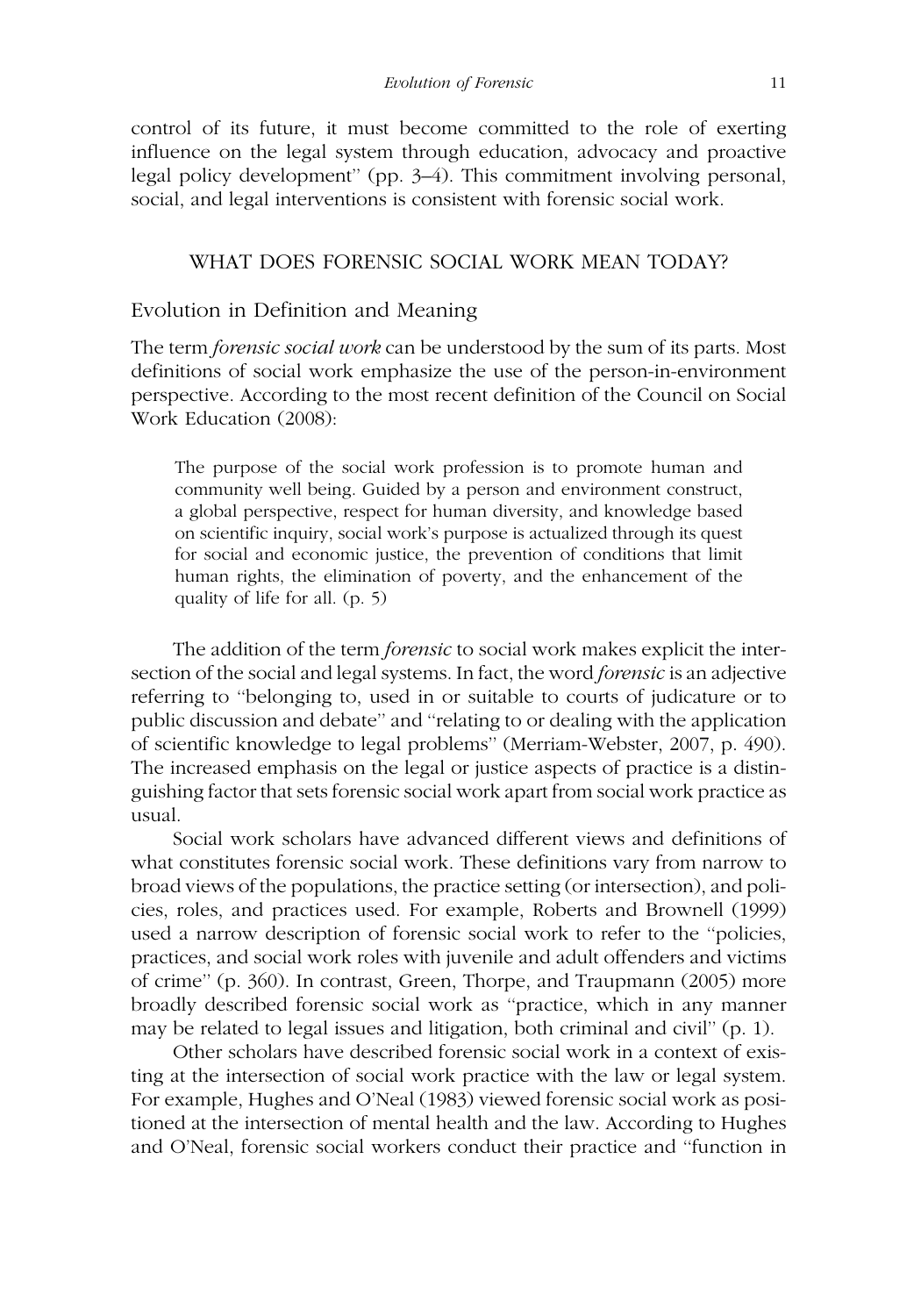this space in which mental health concepts and the law form a gestalt'' (p. 393). In contrast, Barker and Branson (2003) more broadly described the forensic social work and its practice to include the intersection of the legal and human and social service sectors of care. Forensic social work, according to Barker and Branson, is a ''professional specialty that focuses on the interface between society's legal and human service systems'' (p. 3).

More comprehensive definitions of forensic social work that include the types of legal issues, practice settings and intersections, and practices have been advanced (Barker, 2003; NOFSW, 1997). For example, Barker defined forensic social work as:

The practice specialty in social work that focuses on the law, legal issues, and litigation, both criminal and civil, including issues in child welfare, custody of children, divorce, juvenile delinquency, nonsupport, relatives' responsibility, welfare rights, mandated treatment, and legal competency. Forensic social work helps social workers in expert witness preparation. It also seeks to educate law professionals about social welfare issues and social workers about the law. (p. 166)

Similarly, the NOFSW (1997) described the broad reach of forensic social work.

Forensic social work is the application of social work to questions and issues relating to law and legal systems. This specialty of our profession goes far beyond clinics and psychiatric hospitals for criminal defendants being evaluated and treated on issues of competency and responsibility. A broader definition includes social work practice which in any way is related to legal issues and litigation, both criminal and civil. Child custody issues involving separation, divorce, neglect, termination of parental rights, the implications of child and spouse abuse, juvenile and adult justice services, corrections, and mandated treatment all fall under this definition. (p. 1)

# An Integrative Definition

Consistent with NOFSW (1997), we defined forensic social work broadly as a subspecialty of social work that applies an integrative approach (i.e., generalist, specialized, and collaborative) to social work practice with diverse populations impacted by legal issues both civil and/or criminal. Forensic social work combines social work and specialized legal and policy skills to target social functioning and socio-legal conditions. The use of the term forensic underscores the infusion of social justice and human rights principles. It also underscores the collaborative nature of effective forensic social work, which includes collaboration with clients, professionals, and other stakeholders within and across formal and informal systems.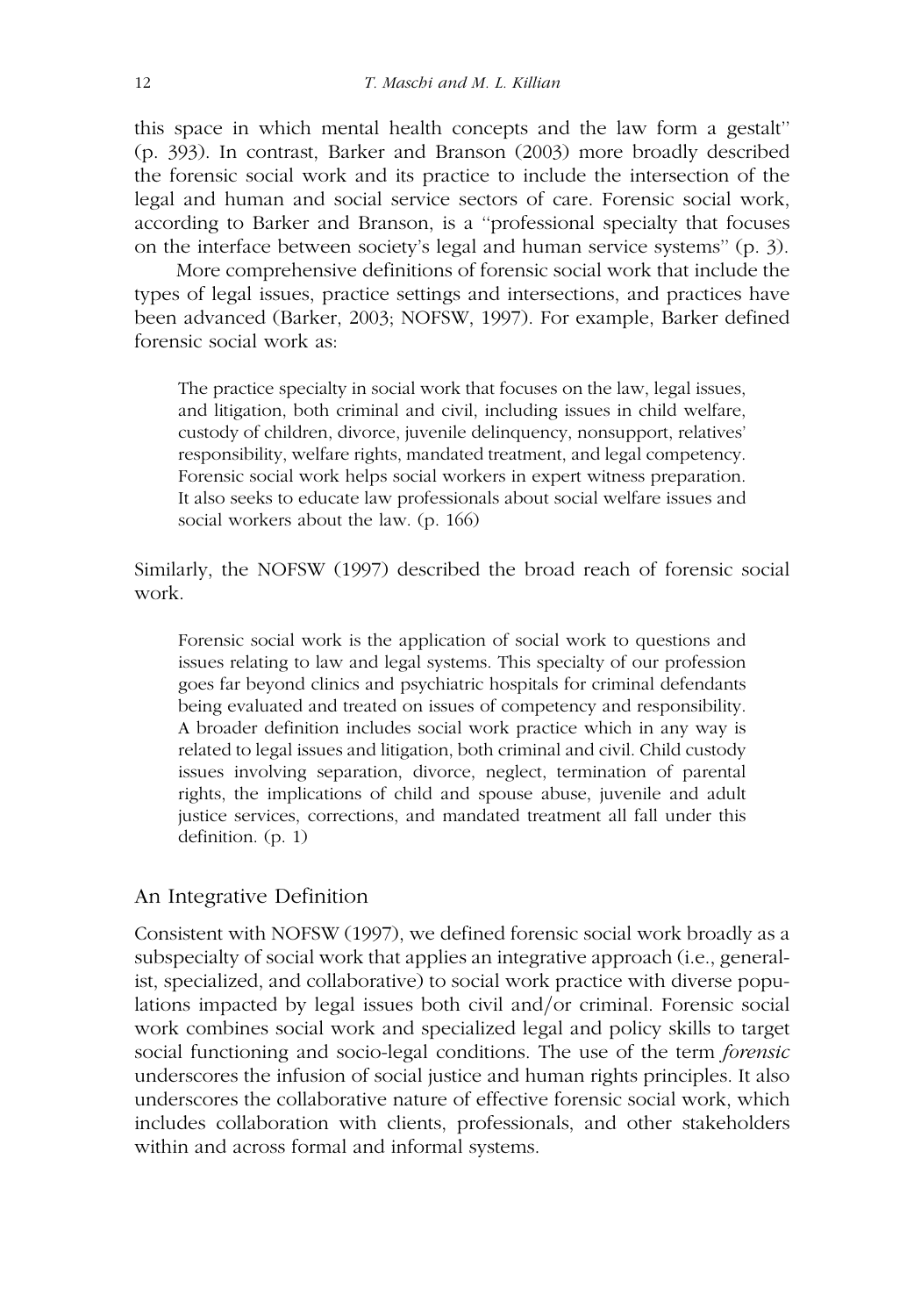We propose that social workers across practice settings (such as child welfare, mental health, social services, education, health, substance abuse, and juvenile and criminal justice) are serving individuals, families, and communities that are impacted to some extent by policies and legal issues. Examples of legal issues that impact social workers include a child welfare worker who provides expert testimony for cases of child victims of abuse, a social worker in family services whose client is going through a divorce and custody battle for her children, a social worker in a hospice setting whose dying client has no will, or a social worker in a mental health agency whose adult client was arrested for disorderly conduct. These are just a few examples of how most practicing social workers often are faced with the psychosocial issues and legal issues of their clients.

The application of a broad definition of forensic social work has advantages because it underscores the influence of law and legal issues across populations and practice settings. Common fields of social work practice that intersect with the legal system (civil and/or criminal law) include communitybased child and family services, medical (e.g., hospitals), education, child welfare, mental health, substance abuse, social services, juvenile justice, and criminal justice sectors of care. This broad approach does not preclude forensic social work subspecialties in practice settings in which legal issues are most salient, such as criminal justice or child welfare. What the broad approach does is open up the possibility for social workers in other practice settings to recognize legal issues, such as a violation of legal protections when a mental health consumer is fired from a job after the employer finds out about his mental illness. Without intervention this individual may be unable to obtain employment due to the stigma of mental illness, which may place the individual at risk for other adverse consequences, including criminal justice involvement.

Effective forensic social work requires an integrated yet two-pronged approach that addresses well-being (psychosocial) and justice (law and policy) to help individuals, families, and communities. It involves intervening with individuals on a personal level to address individual and family well being, such as a referral to mental health counseling, and/or at the legal level or policy level, such as representing a youth in court as a child advocate or participating in lobbying efforts to advocate for legislation that addresses special populations' rights. This type of integrated and two pronged approach to practice can be traced throughout the rise of forensic social work in the United States.

# HISTORY OF FORENSIC SOCIAL WORK IN THE UNITED STATES

Forensic social work history teaches us that when our dual and complimentary approaches of enhancing well-being and combating injustice are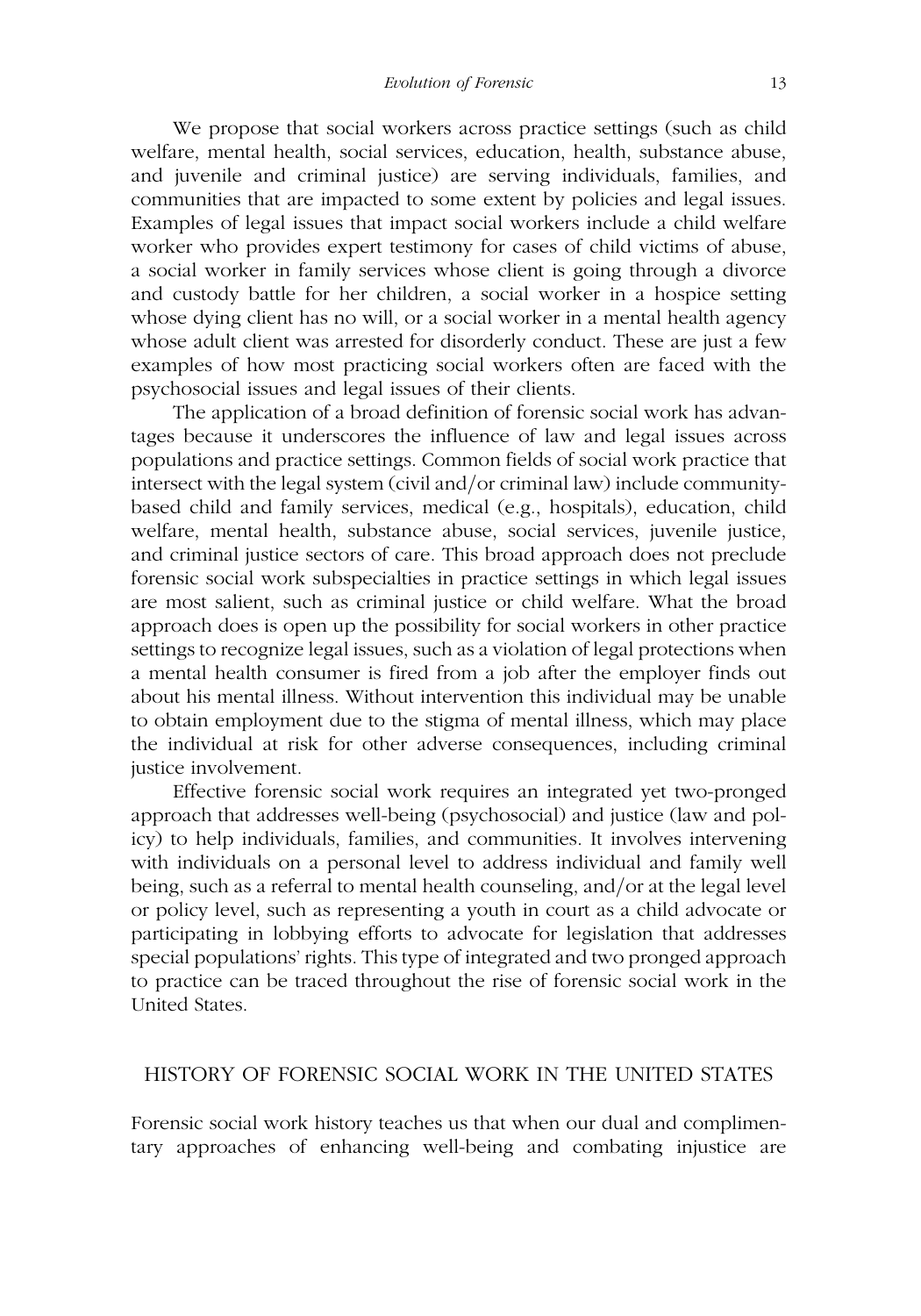implemented, great strides can be made toward reaching our goal of a human rights-based society in which the intrinsic value of every person is honored and fairness and justice are equally experienced. The dawn of the twenty-first century can serve as a point for collective reflection to take stock of two centuries of efforts of social work foremothers and forefathers and what that means for our future endeavors.

Forensic social work is as old as social work itself. Social workers historically have worked to change the system for the individuals, families, and communities they serve. Moreover, social workers have always responded to individuals affected by state and federal laws and have worked to change the laws themselves, including advocating for those accused or convicted of a crime; standing up for victims; responding to youth in juvenile justice system; testifying in court on behalf of both litigants and defendants; supporting and working alongside law enforcement professionals; and working to improve or change the processes and policies of the U.S. justice system and international political systems.

In fact, it is quite fitting that social work is present in so many practice arenas. Our profession revolves around social justice and human rights. Throughout U.S. history, social justice, and in later years, global and universal human rights have been the core of the values, theory, and practice of social work. Social workers stand for those who cannot; speak for those who have been silenced; and seek to create conditions of empowerment for individuals, families, and communities.

Because of this persistent pursuit of justice, the history of forensic social work is hard to separate from the history of the social work. In fact, one of social work's first professional societies was the National Conference of Charities and Corrections, formed in 1879, of which pioneer social worker Mary Richmond became the leader of in 1909. This suggests the importance given to corrections both in the conceptualizations of social services over a century ago and the understandings of the proper venues for social workers as actors and advocates. To trace the history of forensic social work, we first need to look first at the history of forensic policy in the North American colonies and then at the creation of social work and the introduction of social workers to carry out or change those policies (Day, 2008; Killian & Maschi, 2009).

### The 15th Century: From English Poor Laws to American Colonies

The English Poor Laws of 1601 are a central policy initiative and of relevance to forensic social work history. One reason they are significant is because they represent a merging of law and social policy, a codification of society's responses to individuals in distress with an emphasis on government as the entity in charge of those responses. The laws responded to people in poverty, by using three distinct categories. People were considered either: (a) deserving, (b) undeserving, or (c) children (Day, 2008). The Poor Laws are also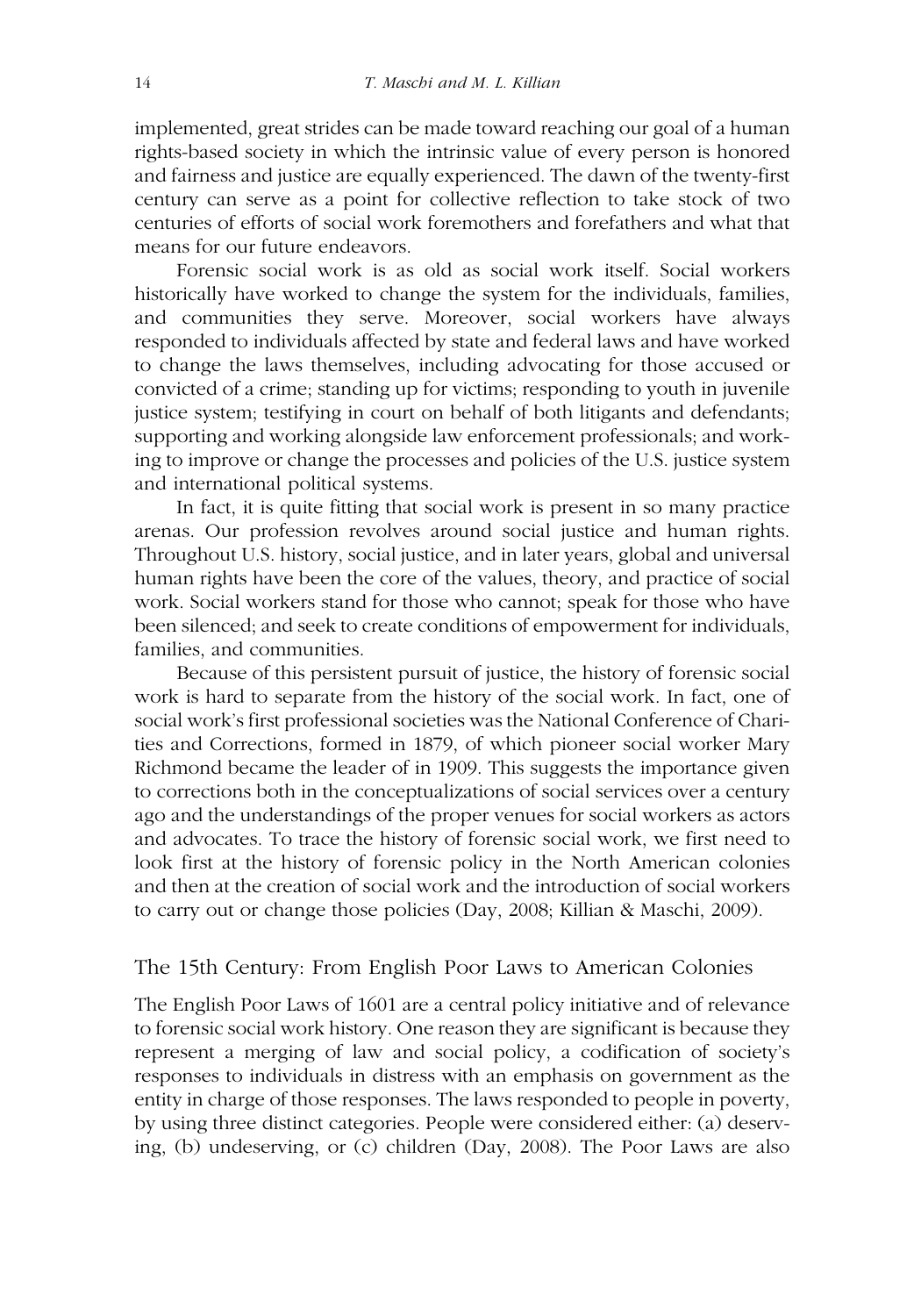significant for forensic social work because they signify one of the first opportunities for intervention by community members of what would later become social work: advocacy for those on the receiving end of the law.

After their migration to America, early English colonists continued to be influenced by the laws and systems of mother England. The legal implications were that these colonists used codified responses to the impoverished members of their settlements. Individuals in poverty were divided up and then either shuffled to almshouses (for those who could not work) or workhouses (for the able-bodied). Perhaps as a reaction to a monarch perceived to be overly rigid and tyrannical, the colonists were resistant to use government as the appropriate and responsible institution for maintaining law and order. As a result, early police forces in early American colonies were made up of men patrolling neighborhood streets, first at night, and later during the daytime as well (Blakely & Bumphus, 1999). Treatment was punishment and often physical in nature. If a ''criminal'' was caught, the colonists sought swift punishment, usually corporal (Popple & Leighninger, 2007).

Perhaps the use of a punitive approach was popular because moral concepts of right and wrong and views of human nature at the time did not suggest that criminals would benefit from rehabilitation or that their victims needed support and advocacy. The first institutions associated with violation of the law and crime and punishment were jails. In the colonies, jails were simple holding cells for individuals, both children and adults, awaiting trial or punishment. This practice of mixing children and adults was well before professions, such as psychology, helped to define children as developmentally different from adults.

# The 16th and 17th Centuries: Revolution and Rationality

The eventual political split from England in 1776 and the concomitant development of enlightenment philosophies popularized the value of rationality, which in many ways survives today. ''Rational man'' was thought to be changeable if shown the error of his ways. When the idea of rationality was extrapolated to corrections, it gave rise to the idea and practice of proportional punishments rather than punitive ones and to the concept of rehabilitation. Following the American Revolutionary War (1776), the first U.S. prison was established; the ''Walnut Street Jail'' in Philadelphia in 1790 (Popple & Leighninger, 2007).

Because the belief at the time viewed crime as a result of irrationality and disorder, prison staff practice included imposing strict discipline, rigid schedules, and order upon those individuals incarcerated. This philosophy and associated practices were often carried over to the almshouses and workhouses. By definition, almhouses and workhouses were not correctional institutions, but in operation they were often indistinguishable from prisons. With this increasingly grim treatment, more opportunities emerged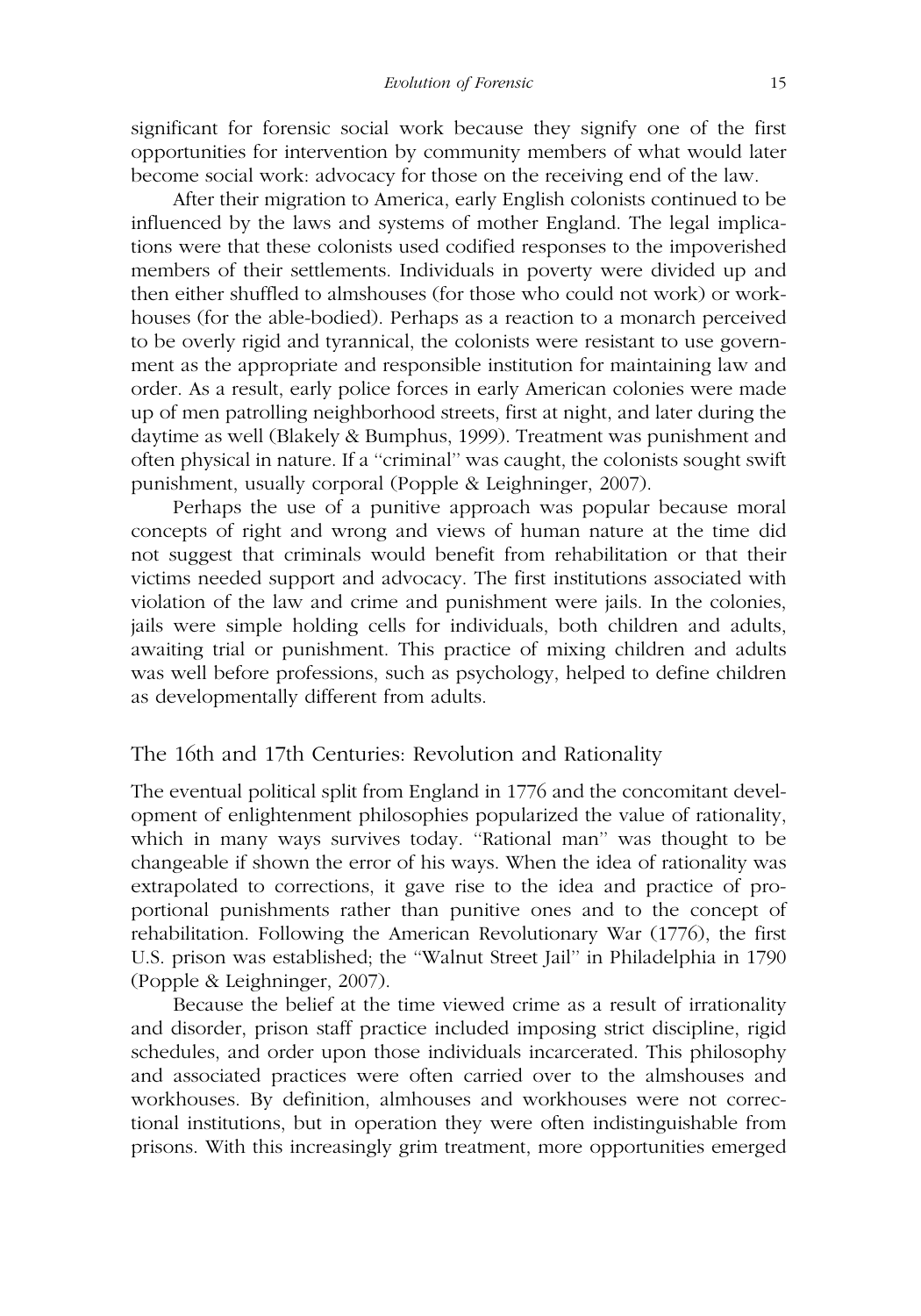for a profession, such as social work, to rise and intervene on behalf of these maltreated individuals (Day, 2008; Popple & Leighninger, 2007).

# The 19th Century: Philosophical Shift and Rise of Social Reform

In the 1800s, a heavy handed approach of these new punitive-focused legal and correctional policies was applied. By mid-century (1850s), however, many were questioning if the philosophy was effective. Shifting thought of the time suggested that if prisoners were sentenced to a fixed length of time, and if they were going to be incarcerated until their sentence was completed, regardless of their behavior, there appeared to be not much incentive for them to participate in the rigors of rehabilitative programs. Thus, the concept of early release or parole as a reward for good behavior was created. As a result, incarcerated persons deemed to have good behavior began to be released early under parole. The first paroled person was set free from the Elmira Reformatory in New York in 1876 (Brownell & Roberts, 2002).

In the mid 1800s, notable social reform efforts had begun. For example, John Augustus, a wealthy shoe manufacturer in Boston, began social reform in the early 1840s when he started the practice of interviewing adults awaiting the time to begin their sentences, personally posting their bail, and taking responsibility for their reformation. This pattern of supervised community release was later instituted by Massachusetts as the process of probation. By 1920, the practice of probation spread to two-thirds of states (Popple & Leighninger, 2007).

Philosophically, probation extended the concept of rehabilitation as opposed to punishment. At the time, common thought was that those individuals committing crimes could change their ways, either through discipline and participation in programs in prison that could lead to early release or through the use of strict supervision and reform that could prevent incarceration completely. Though the social work profession cannot claim Augustus as a social worker, his actions were consistent with forensic social work pioneers. His work also helped solidify approaches to human nature that emphasized a person's ability to change and grow. These views about the potential for rehabilitation would soon spread to those in other legal institutions, such as almshouses and workhouses during the late 19th century and early 20th century, around the time of the birth of social work (Brownell & Roberts, 2002; Popple & Leighninger, 2007).

# The 20th Century: Birth of a Profession in a Century of Change

The beginning of the 20th century was a time of significant change. America had declared independence from England, fought two wars with Britain and one war, the Civil War, amongst its own citizens, and lived through many social upheavals. As a result, the United States was grappling with a myriad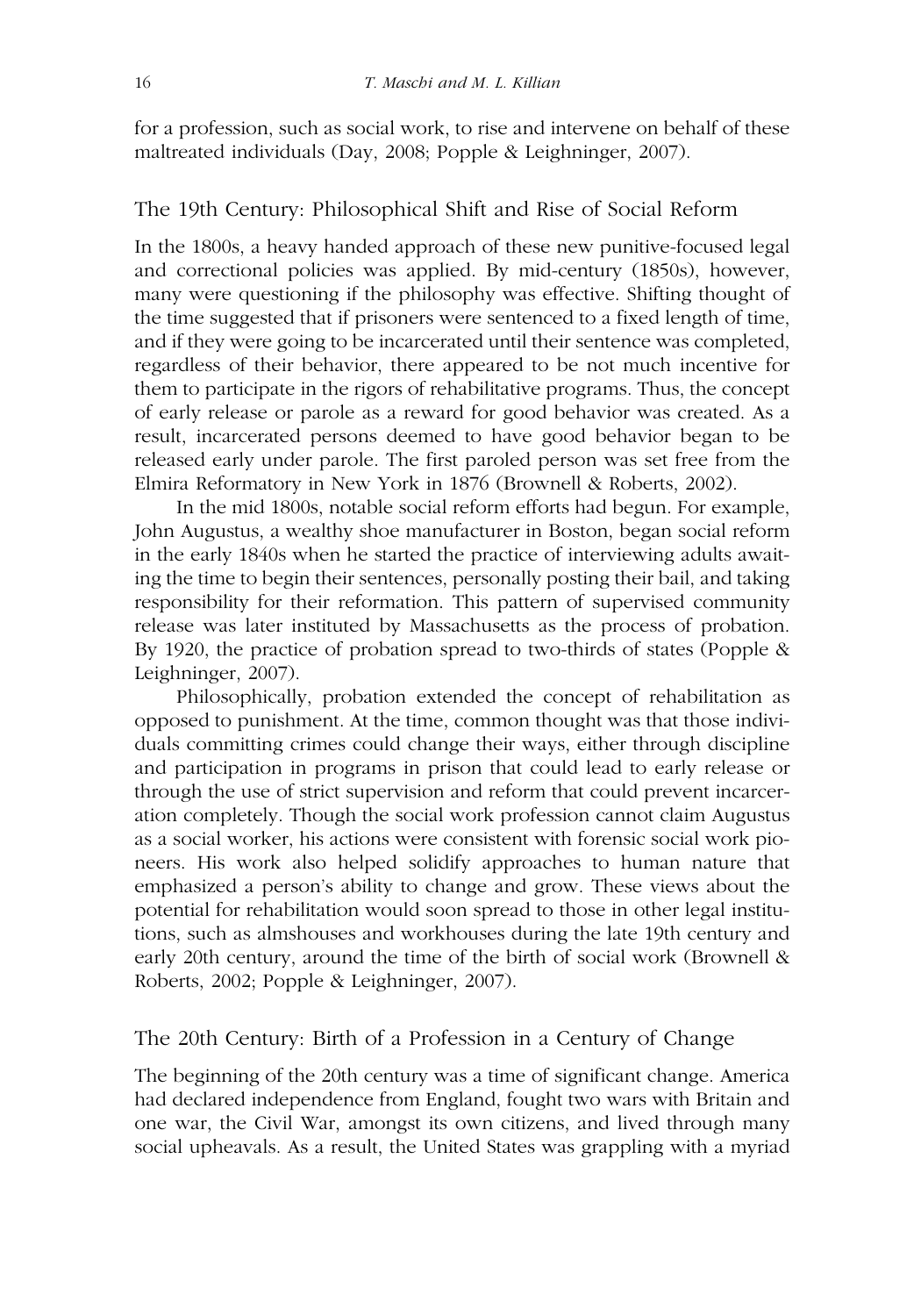of social and political issues, including struggles related to war and peace, individuals and families living in poverty, the maltreatment of children (such as in the case of the child, Mary Ellen Wilson, who was severely maltreated by here caretakers), juvenile and adult crime, and the large influx of immigrants to this country (Maschi et al., 2009).

#### THE BIRTH OF A PROFESSION

In this climate fraught with social ills, social work as a profession began to develop. The first social work training school opened in 1898. Earlier, in 1879, the National Conference of Charities and Corrections (formerly the Conference of Boards of Public Charities) was created, becoming the National Conference of Social Work in 1917, and joining a collaborative to become the National Association of Social Workers in 1955 (Zenderland, 1998). Trailblazing social workers were concerned with social reform, and law and justice issues were a primary focus (Barker & Branson, 2003; Roberts & Brownell, 1999). The plight of the poor was a major concern of Mary Richmond, a pioneer in social work and the founding mother of casework (Colcard & Mann, 1930). The systems and policies that affected the poor were targeted by Jane Addams, a Nobel Prize-winning social work pioneer and founder of settlement houses (Day, 2008).

## THE ESTABLISHMENT OF A SEPARATE COURT FOR JUVENILE OFFENDERS

A key accomplishment of early social workers and the child saving movement was to change the policy regarding young persons charged with criminal offenses (Platt, 1969, 1977). Julia Lathrop, Jane Addams, and Lucy Flower pushed to get children out of penal institutions, where youth as young as five years old were incarcerated amongst adults. Their efforts led to the birth of the juvenile justice system (Center on Juvenile & Criminal Justice, 1999). The new system saw several innovations. The Juvenile Psychopathic Institute, founded as a result of advocacy by several residents of Hull House, including Florence Kelley, Alice Hamilton, Julia Lathrop, Ellen Gates Starr, Sophia Breckinridge, and Grace and Edith Abbott, began to conduct psychosocial assessments of children in the justice system (Harvard University Library Open Collections Program, n.d.). Again, many collaborators came together this time to create separate juvenile courts, the first seated in Illinois in 1899. By 1925, 46 states and the District of Columbia had created juvenile courts, where hearings considered delinquency as well as the needs of abused and neglected children. The Society for Prevention of Cruelty to Children (NYSPCC), founded in New York in 1875 and modeled after the early Societies for Prevention of Cruelty to Animals, presaged these later juvenile justice reforms (NYSPCC, n.d.).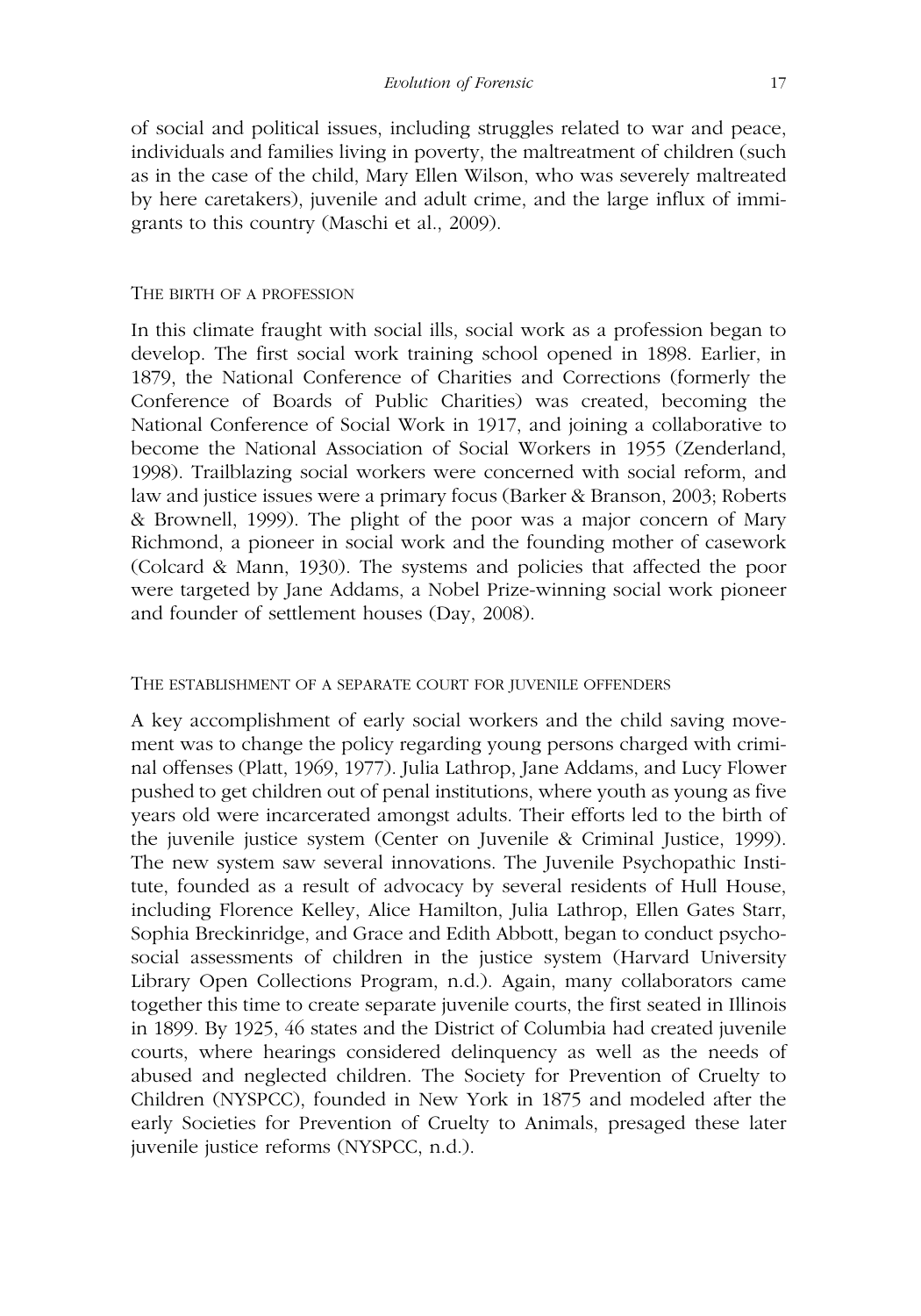These institutional changes were both fueled by and gave birth to new theories of human nature and childhood. Mary Richmond's efforts, first in Baltimore's Charity Organization Society and later as the director of the Russell Sage Foundation, went toward the creation of private social work practice and of a system of social work education for ''recognizing human differences and adjusting our systems of ... law, of reformation and of industry to those differences'' (Colcard & Mann, 1930, p. 5).

Jane Adams's efforts called for structuring policies that saw children not as ''mini-adults'' but as developmentally different—young individuals needing guidance and care who could not be expected to see the world or make decisions as adults do (Maschi, Violette, Scotto Rosato, & Ristow, 2009). Children were thus afforded closed hearings and, eventually, confidentiality of their court records and limitations of the records' availability in their adulthood (Center on Juvenile and Criminal Justice, 1999; Roberts, 2004). Still, Platt's (1977) seminal work critiqued these reforms as ultimately hurting youth, pathologizing them, and institutionalizing their subservient social position.

#### COLLABORATIVE REFORMS IN ADULT COURTS

At the same time that juvenile courts were being created, U.S. policies regarding the larger criminal justice system were also in flux. With the creation of parole in the mid- to late 1800s and the creation of juvenile courts at the end of the century, reformers gained a renewed commitment to rehabilitation, a concept that had found itself on shaky ground prior to these changes. Prisons were renamed ''penitentiaries,'' and their goals included repentance (hence the name) and reform of the individual (Blakely & Bumphus, 1999). These goals fit well with the dual aims of social work: changing social systems and changing the individuals who have strayed from those systems. For the latter, social casework was the proper response and individuals in penitentiaries were appropriate recipients. With the creation of the American Association of Social Workers in 1921 (forerunner to the NASW), casework became the central focus and services focused on offenders by ''correctional treatment specialists,'' or social workers (Roberts & Brownell, 1999; Roberts & Springer, 2008).

### 20th Century: Social Change on a Pendulum

#### SOCIAL WORKERS CALL FOR SOCIAL CHANGE

In the 20th century, social work swung back to an emphasis on social change when the Great Depression began in 1929. Providing services for the ''new poor'' (i.e., individuals in poverty who were formerly working and middle class) helped social workers realize that policy change was often the proper arena for their profession. Social workers testified before Congressional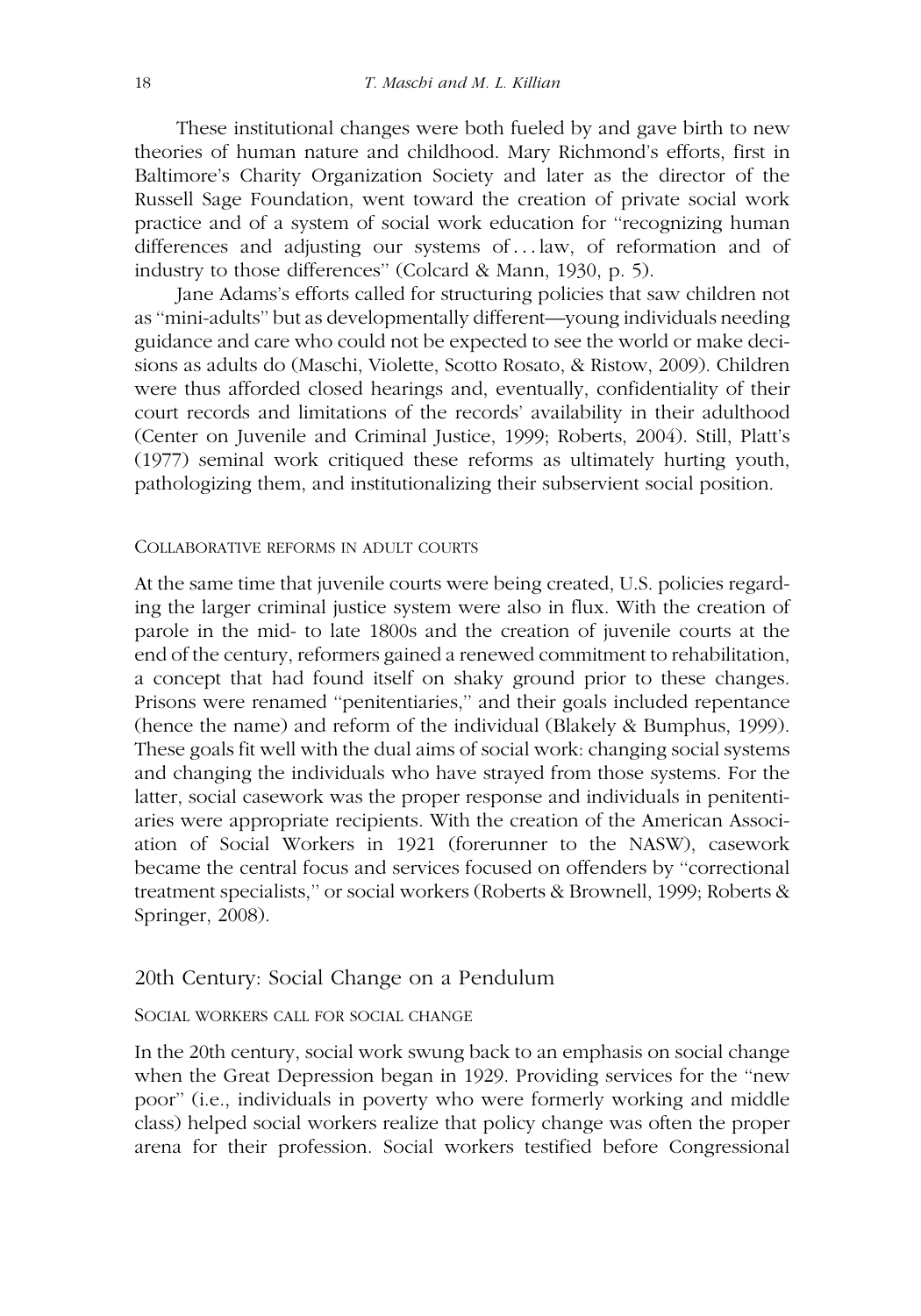committees calling for policy revisions, and many New Deal programs were influenced by their expertise. Frances Perkins, who had been trained by Mary Richmond, was instrumental as Secretary of Labor in creating reforms including regulations ensuring safe conditions for American workers and the design and establishment of social security (Day, 2008; Frances Perkins Center, 2008). Social worker Harry Hopkins, appointed by President Hoover and later by President Franklin Roosevelt, oversaw new youth-focused initiatives in the Works Projects Administration, forerunners of today's delinquency prevention programs (Roberts & Brownell, 1999).

In the early 1920s, ''police social workers'' were common: women who provided social work advocacy as members of groups called Women's Bureaus, official segments of local police departments. These positions were cut following the Great Depression but returned to prominence in the 1940s. Youth gangs grew in number, and hundreds of child guidance clinics opened that employed social workers as court liaisons. Community-based councils and delinquency-prevention programs were created, and they focused on supporting and intervening with individuals, including children who had dropped out of school and members of what the courts labeled ''problem families'' (Roberts & Brownell, 1999).

#### FROM WORLD WAR TO UNIVERSAL HUMAN RIGHTS (1914 TO 1960)

The profession also continued to develop amidst a world struggling with war, peace, and human rights. At that time, World War I (1914–1918) was quickly followed by the rise of Adolf Hitler and the Nazi regime and Japanese Imperialism over which World War II was fought (1939–1945). In fact, for three decades of the 20th century the world was emblazoned with two of the most destructive and wide scale wars fought by mankind. The inhumane and cruel treatment inflicted by humans on other humans particularly during WWII seemed unfathomable. This treatment included the attempted extermination of Jews and other groups, such as homosexuals and persons with disabilities. The dropping of the atom bomb on the cities of Nagasaki and Hiroshima in Japan transformed a seemingly harmless mushroom cloud, into an unprecedented weapon of mass destruction that could wipe out large cities and its inhabitants in a matter of minutes (Gilbert, 2004; Strachan, 2003).

Yet, from the ashes of war, most world citizens and their leaders were ready for a new approach to human rights, where dignity and respect for all humans were honored. World leaders sought a new way to address world problems, which included the establishment of the United Nations in 1945. With Eleanor Roosevelt at the helm and the United Nations Commission on Human Rights, the Universal Declaration of Human Rights (UDHR) was crafted and then ratified on December 10, 1948. The initial proclamation in the UDHR preamble continue to resound: ''We the peoples of the United Nations [are] determined to reaffirm faith in fundamental human rights, in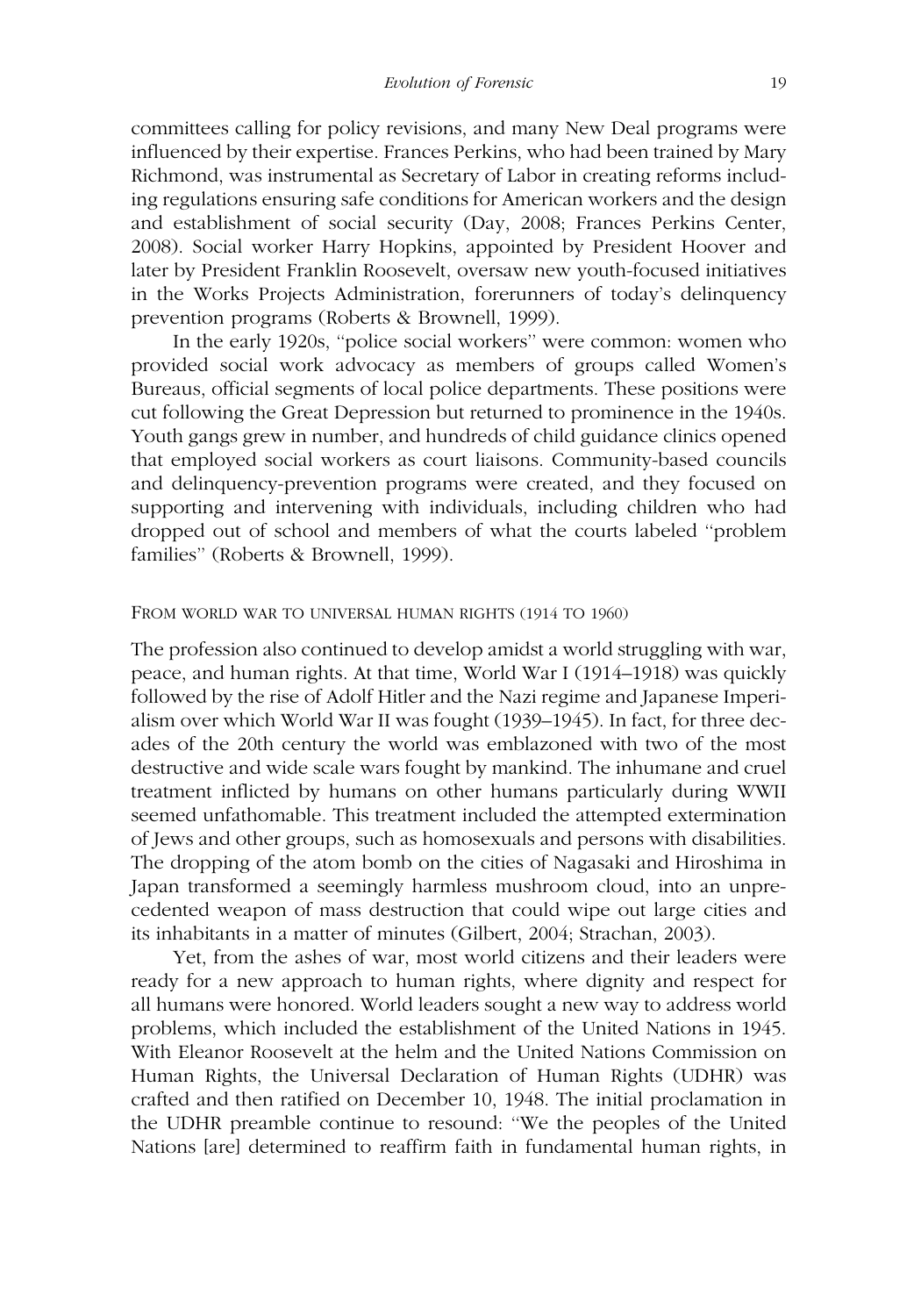the dignity and worth of the human person, in the equal rights of men and women and of nations large and small'' (United Nations, 1948, p. 1).

The UDHR authors crafted the declaration to be a relatively short, inspirational, and energizing document usable by common people. The UDHR consists of 30 articles that are often described by three generation of rights. The *first generation of rights* (articles 2–21) are referred to as negative rights, both civil and political. These are generally rights to standards of good behavior by governments or protection of the rule of law including the right to life; to freedom from torture; to own property; and to limiting where government may intrude. The second generation of rights (articles 22–27) are often referred to as positive rights, which are economic, social, and cultural rights. These rights include the right to social security, the right to work, and the right to freely participate in cultural life. Third generation rights (articles 28–30) are collective or solidarity rights, such as everyone is entitled to a social and international order (Reichert, 2003; United Nations, 1948; Wronka, 2008).

The philosophy and actions of human rights are consistent with social work, especially forensic social work aims. Respect for human rights is becoming a universal principle associated with good government practice. According to Wronka (2008), ''at the heart of social work, human rights are a set of guiding principles that are interdependent and have implications for macro, mezzo, and micro policy and practice'' (p. 426).

#### AN ERA OF SOCIAL REFORM (1960S TO 1970S)

As great social change unfolded in the United States in this latter half of the 20th century, changes in policies and approaches to criminal justice also evolved. In the 1960s an increased emphasis on social reform and social responsibility spread throughout the nation (Sullivan, 2007). Large social movements, such as civil rights for racial ethnic minorities and women, as well as the War on Poverty, were prominent (Day, 2008). Presidents Kennedy and Johnson expanded federal policy and funding aimed at preventing or addressing juvenile delinquency. The prototype initiative was the New York City Mobilization for Youth: Created by a federal grant to the Columbia University School of Social Work, it laid the groundwork for a multitude of similar programs that followed (Sullivan, 2007).

Forensic social workers also increased their role in juvenile and adult probation services. The executive director of the National Council on Crime and Delinquency was social worker Milton Rector, who felt that probation officers should hold MSWs. At the same time, federal dollars were allocated for treatment programs in corrections for adults, pre-trial diversion programs, and 262 youth service bureaus. During this decade, social workers worked in police departments, psychiatric settings, juvenile justice programs, and probation offices (Roberts & Brownell, 1999).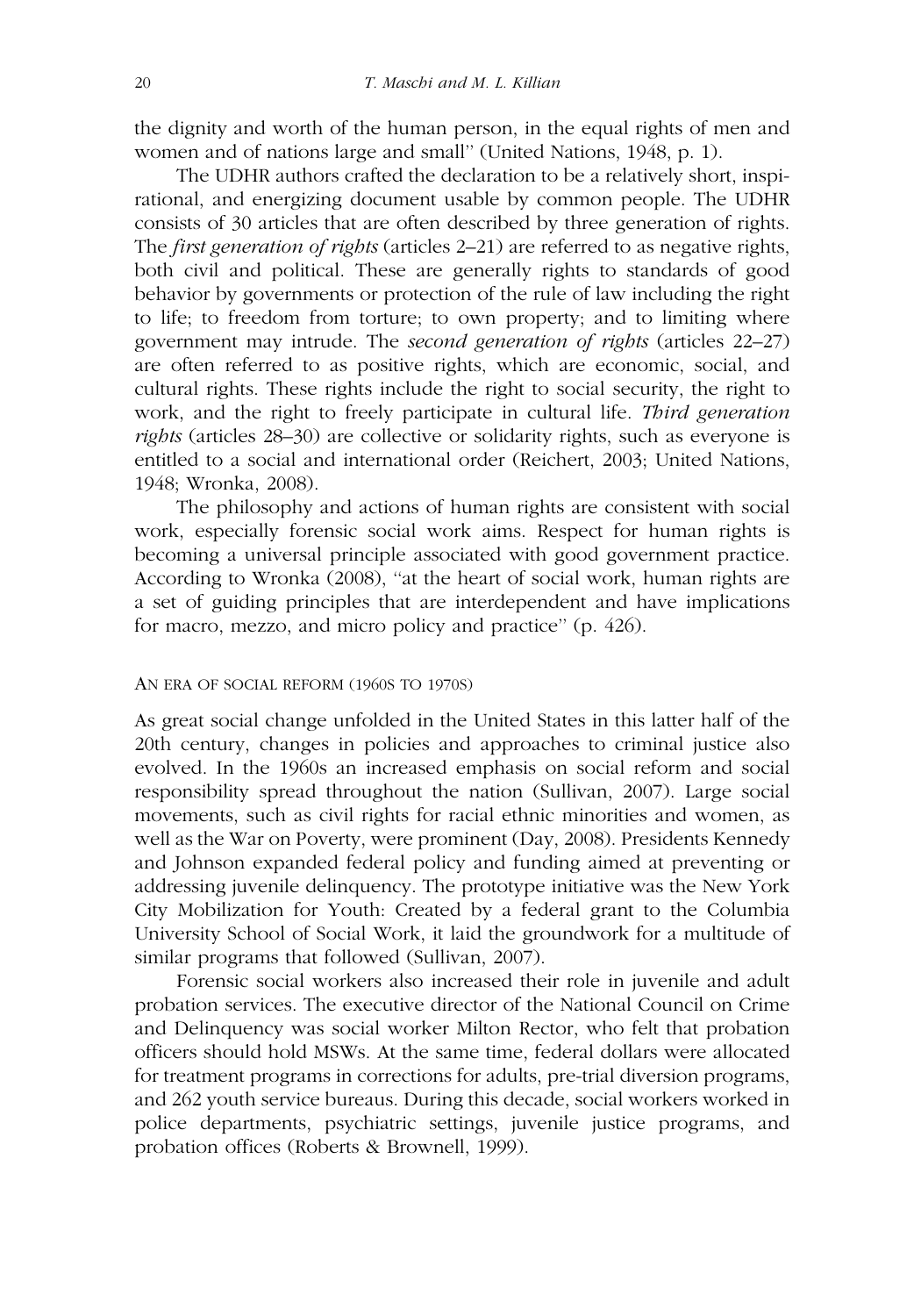In the early 1970s, forensic social workers and child welfare reformers collaborated to highlight the incidence of child maltreatment and create programmatic responses, first at the state level and later at the federal level. This led to the passage of the Child Abuse Prevention and Treatment Act (1974), which appropriated funds for child abuse assessment and treatment teams, which were usually led by medical social workers (Day, 2008). At the same time, Massachusetts social worker Jerome Miller created the soon-copied policy of moving youth in juvenile justice systems from institutions to smaller, community-based group homes. In 1974, the passage of the federal Juvenile Justice and Delinquency Prevention Act intensified the focus on deinstitutionalization (Nelson, 1984).

Also during this era, the first shelter for women battered by their husbands opened in Arizona in 1973. Later in the 1970s, shelters for female victims and services for male perpetrators of family violence begin to proliferate. Thus, the focus on social responsibility that grew in the 1960s in the United States led to an institutionalization of certain initial reforms at the federal government level around the rights of women and children. These initiatives brought a renewed focus on victims' needs and rights to the forensic social work arena (Killian & Maschi, 2009).

# THE PENDULUM SHIFTS FROM SOCIAL REFORM TO INDIVIDUAL RESPONSIBILITY (1980S)

In the 1980s, there was a notable conservative shift, particularly in relationship to criminal offenders and victims. In particular, the field of corrections in particular went through many notable policy reforms, particularly ''get tough on crime'' initiatives. As a result stricter sentencing laws, such as ''Three Strikes You're Out,'' prison populations grew rapidly and program dollars were stretched thin (Haney & Zimbardo, 1998). Many correctional administrators spent the majority of their budgets on maintaining order and security in their institutions, leaving little funding for rehabilitation and other services. Around the same time, feminists brought the impact of crime on survivors of domestic violence and rape to the national spotlight, highlighted by the landmark Victims of Crime Act (1984). With continued proliferation of violence, the American public no longer seemed convinced that prisons were meeting the goal of reforming individuals, and the public debate grew about what to do about violent crime.

Some scholars have called the reaction of what followed as a ''rage to punish.'' The result of this tough on crime approach was the proliferation of harsher sentences and mandatory sentencing laws, especially for serious and violent offenders. As for services, the correctional goal of rehabilitation for incarcerated persons began to wane and although some treatment services for perpetrators of domestic violence continued to be available, they mostly were available in outpatient settings (Haney & Zimbardo, 1998).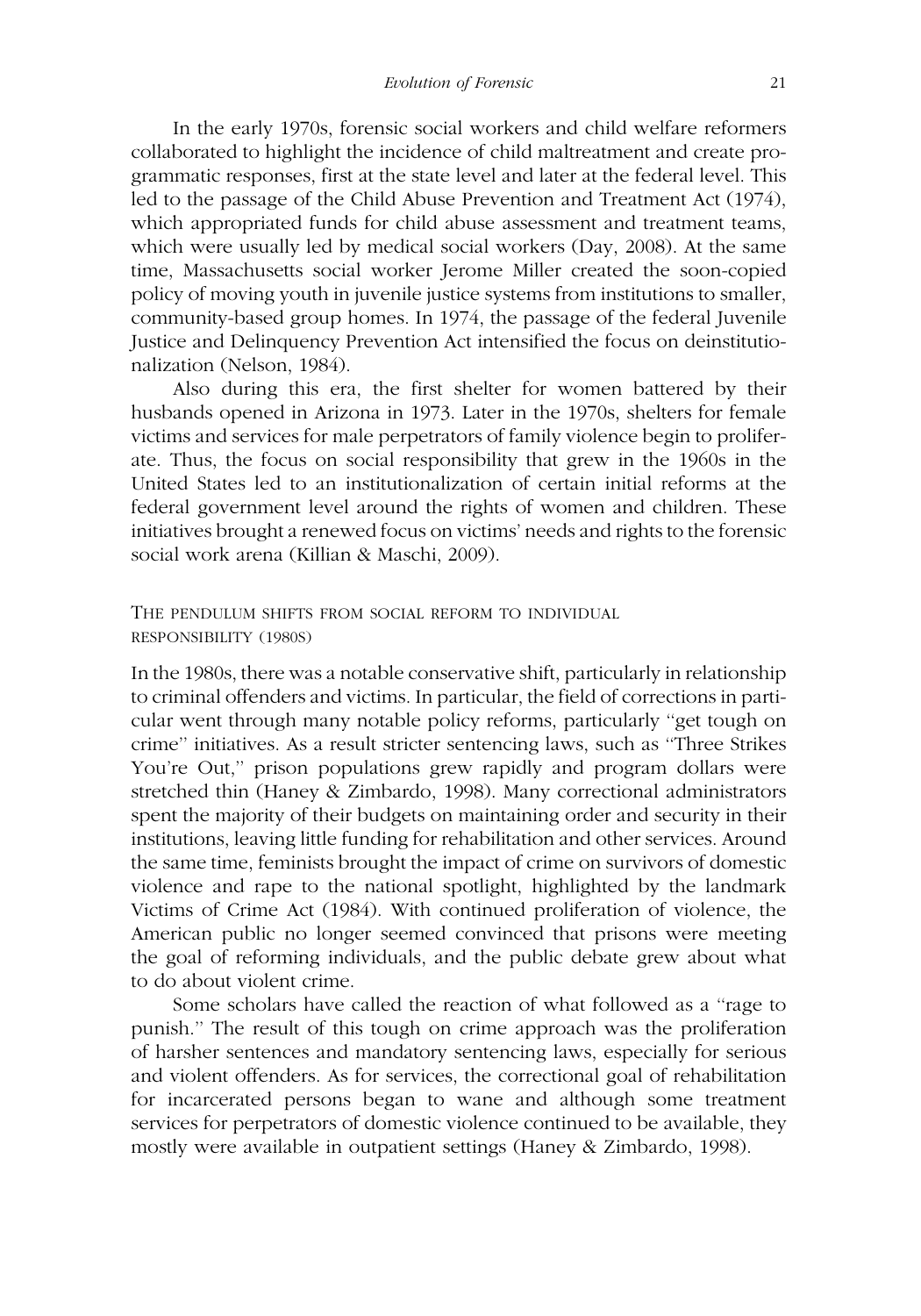As for forensic social work in the 1980s, the field of corrections evidenced a reduction in social workers and correctional counselors when punishment and mandatory sentencing policy reform replaced the earlier emphasis on rehabilitation (Gumz, 2004). The seemingly winning philosophy of punishment over rehabilitation created an almost paradoxical situation for social workers in correctional counseling. The environment shifted to cognitive interventions designed to purge the criminal mind of faulty thinking, and less emphasis was placed on linking prisoners to rehabilitative services, such as job training and education while incarcerated, to reduce the risk of recidivism upon release (Seperson, 1994; van Wormer, 2004, 2009).

During this 1980s era, America seemed to be struggling with the effectiveness of corrections toward reducing or eradicating crime. A public debate ensued about the philosophy behind and the goal for correctional work with questions, such as the following (Gebelein, 2000): Was correctional intervention truly ''correctional''? In other words, ''did prison 'correct' or 'fix' the offenders?'' Or maybe that wasn't the goal of correctional interventions, such as prison. Perhaps the goal of corrections was really public safety. That is, was the point of prison and removing offenders from the community really to protect the public from the violent offenders locked inside? Or perhaps there was a deterrence motive to corrections. Were prisons really there to deter those who might otherwise commit violent crimes? Or perhaps the goal of correction was to satisfy the public's desire to deliver just desserts to law violators. With that thought in mind, was the point of prison simply for members of society to feel better because the ''bad guys'' were punished?

In the midst of this punitive pendulum swing, faith in the possibility of rehabilitation waned. The rehabilitative strain of corrections was dealt a severe blow with the publication—and some would say the misinterpretation—of Robert Martinson's (1974) evaluation of reform programs, ''What Works?''. Martinson was one of three researchers, the last to join the project. He published the results early and without his colleagues, stating that little proof exists to suggest that rehabilitative programs were successful (Martinson, 1974; Wilks, 2004). When the full article was published, the conclusions were not as dramatic, suggesting that some efforts were effective under some conditions with some subsets of incarcerated persons (Lipton, Martinson, & Wilks, 1975). However, it was the initial publication and the shadow of doubt it cast upon the impact of correctional intervention that has had the strongest and longest lasting message.

In this punitive climate for offenders, support for victims' rights grew in magnitude. In fact, many forensic social work opportunities shifted from prison-based rehabilitation to community-based victim/witness assistance programs, where it is estimated approximately one-third of the staff are social workers (Barker & Branson, 2003; Roberts & Brownell, 1999).

Additionally, community-based corrections initiatives, such as half-way programs and community courts, also turned to social workers for expertise.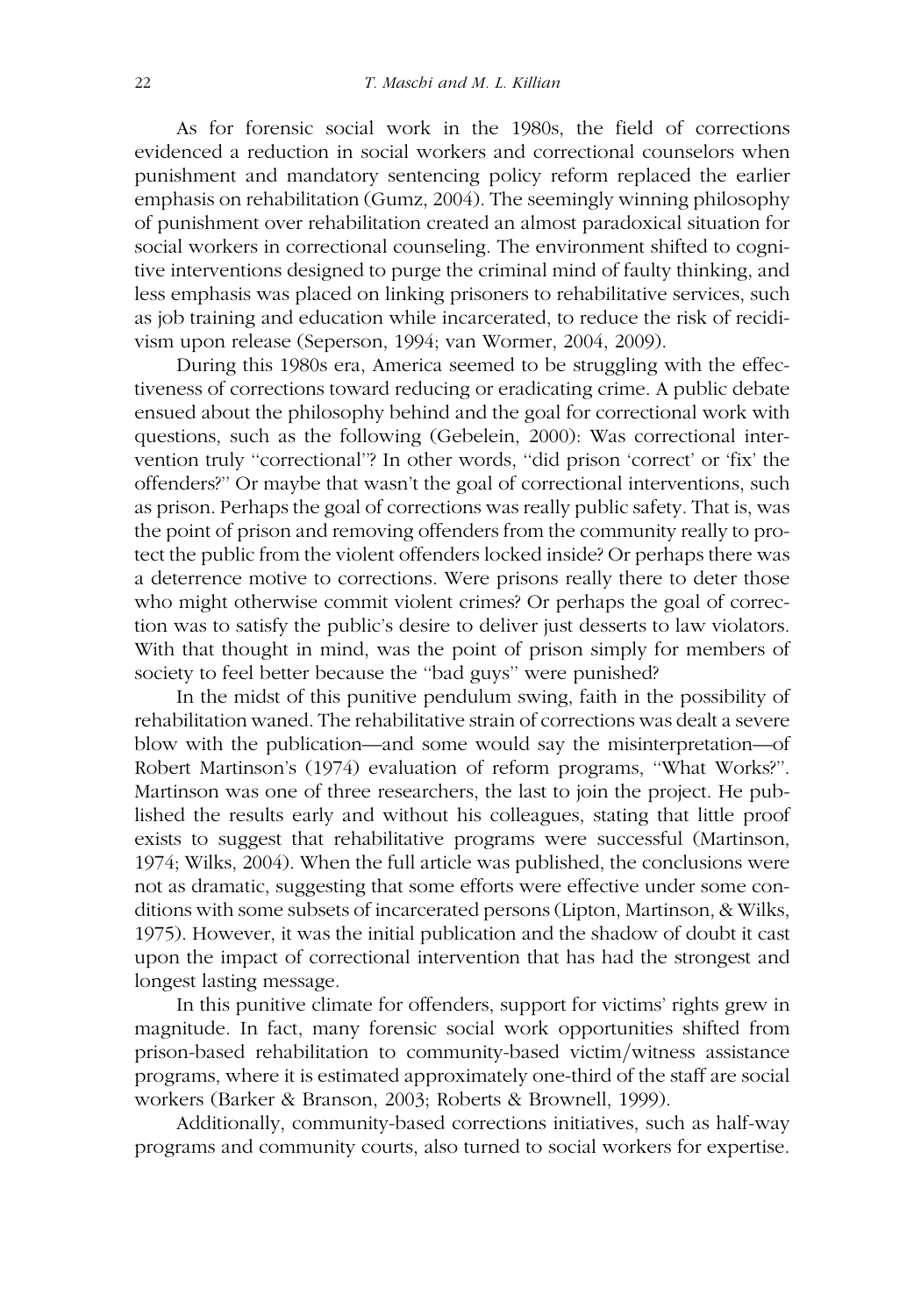In the mid-1980s, federal monies were appropriated for the RESTTA initiative: Restitution Education, Specialized Training, and Technical Assistance. This program of the Federal Office of Juvenile Justice and Delinquency Prevention (OJJDP) offered local probation departments and courts the resources to hold juvenile offenders accountable, either through monetary compensation, community service, or direct victim services (Roberts & Brownell, 1999). Currently such programs can be found in OJJDP Juvenile Accountability Block Grants. Related to these approaches are the youth-focused ''boot camp'' or ''tough love'' projects that seek accountability by mandating early intervention for high-risk young offenders. The success of these programs is unclear, and some high profile failures have affected their support. For a famous example, consider the case of 14-year-old Martin Anderson, who died in custody in a ''boot camp'' in Florida in 2006 (Ober, 2006). See http://www.MartinLee Anderson.com for a detailed chronology of the Martin Anderson case.

21st Century: The Century of Possibilities

## POST 9–11

Almost on the dawn of the 21st century, a horrific crime occurred in the United States. On September 11, 2001, terrorists hijacked two jumbo jets full of innocent civilians and flew them into the two twin towers of the World Trade Center in New York City. The myriad of local, state, and federal law and justice policies that have followed are creating a new chapter in forensic policy and changing social workers' roles. President George W. Bush's ''War on Terror'' has led to many new laws, perhaps the most significant of which was the Patriot Act: Uniting and Strengthening America by Providing Appropriate Tools Required to Intercept and Obstruct Terrorism, passed on October 26, 2001, and revised and reauthorized in March 2006. The act heightens the role of government intervention to anticipate and prevent specific crimes and alters the protections provided for those accused. Although much of the act focuses on international security concerns, domestic policies have shifted in its wake, often adversely affecting immigrants and those seeking refuge or asylum (Cleaveland, 2009; Jou & Lazarro, 2009). In this unfolding practice arena, forensic social workers again face a continuum of tasks and challenges, from individual casework and intervention to policy advocacy and social change

# A VISION AND FRAME FOR THE FUTURE

## Conceptualizing the Social Justice System

As 21st century forensic social workers forge their legacy in this new century of possibilities. We propose to more actively envision our work in the context of a social and justice environment and what we refer to as a social justice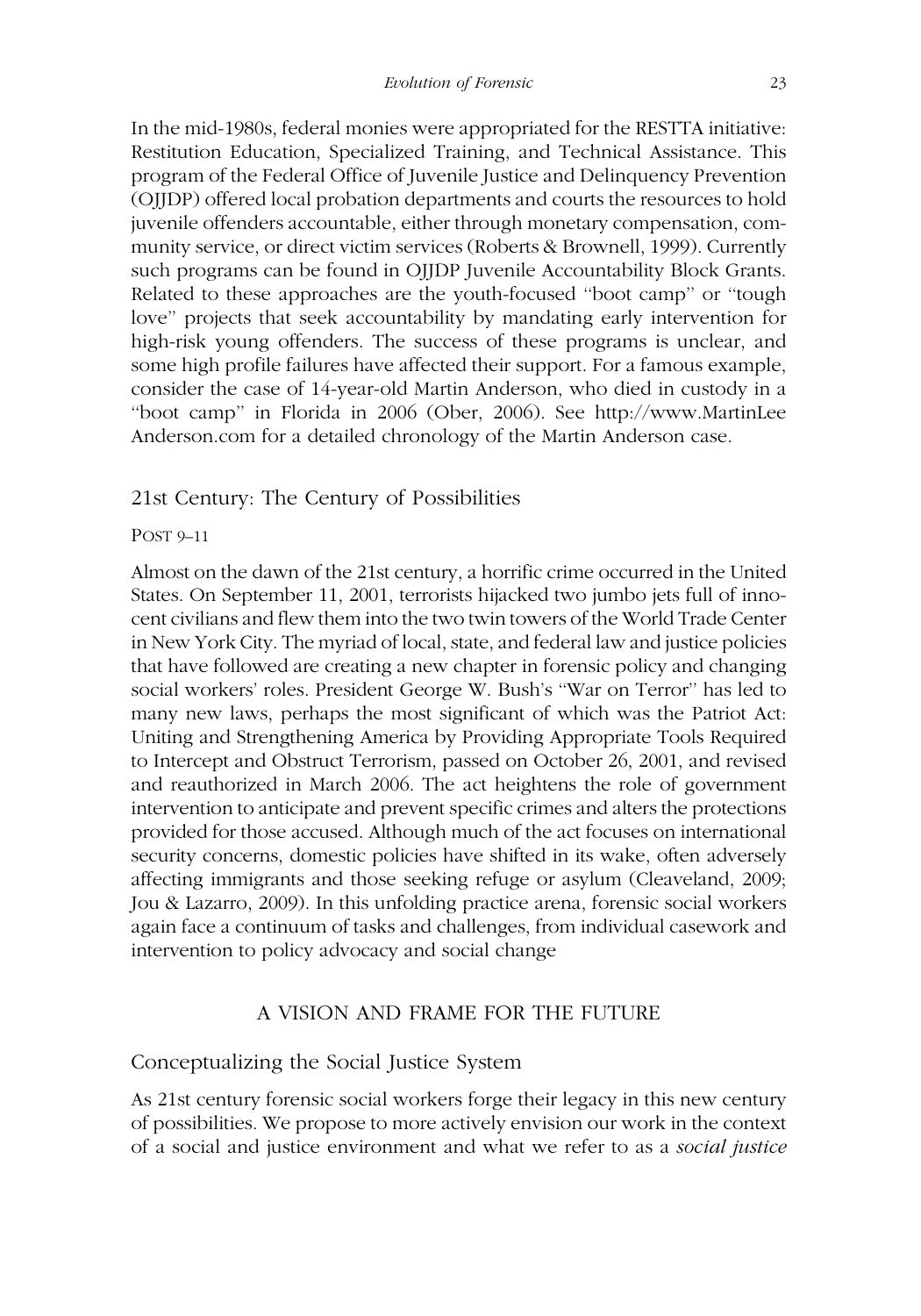systems (SJS) approach. Contemporary social work often views practice within a social environment, which has been described as conditions, circumstances, and human interactions among people (Zastrow & Kirst-Ashman, 2009). Yet, in theory and practice, the justice environment is equally as present for social workers (especially forensic social workers) who often address issues of fairness, equity, and oppression experienced by the individuals, families, and communities they service. The justice environment may consist of justice situations (e.g., being denied employment because of a disability) or settings (e.g., juvenile court, jail, or prison) and justice-oriented interactions (e.g., being a victim of a crime or losing one's home to eminent domain). The justice environment also consists of the laws and policies (or the lack thereof) and the legal system (Saltzman & Furman, 1999; Schroeder, 1997). Consistent with SJS approach is the human rights and social justice based movement in social work in which "all members of a society have the same rights, protection, opportunities, obligations, and social benefits'' (Barker, 2003; p. 404). Forensic social workers are in a key position at the intersection of social work and the legal system to use an integrated and two-pronged approach (i.e., micro to macro interventions) to practice. That is, forensic social workers often are skilled to intervene with psychosocial issues as well as legal issues, the legal process, and legal institutions.

A perspective central to the SJS approach is social systems theory, which focuses on the relationship between individuals, systems, and subsystems (DuBois & Miley, 2010). In social systems theory, within each larger system are nested subsystems in which a change in one part of the system effects change in other parts of the system (Johnson & Yanca, 2009). Forensic social workers commonly work in communities in which there are service systems that include children and family, healthcare, education, social services, and political and legal systems. In an ideal world, individuals in the systems as well as these social systems would be functioning at their optimum potential. In ideal conditions (as proposed by social justice), families would be able to care for the physical, emotional, and social development of their young and elderly family members.

For example, if health and mental health services were needed by individuals and families, health and mental health systems would be well equipped to assist all individuals in achieving and maintaining optimal physical, mental, emotional, and spiritual well-being. Educational institutions would be able to provide equal educational opportunities so that all students would obtain the knowledge and skills to reach their fullest intellectual potential. Social service systems would be able to help all individuals with basic needs, such as food, clothing, and shelter. The political and legal system would provide protection and safety to all individuals and families by developing or enforcing laws and maintaining order.

However, the sober reality of our global society falls short of this ideal. The functioning of individual service systems is often less than adequate and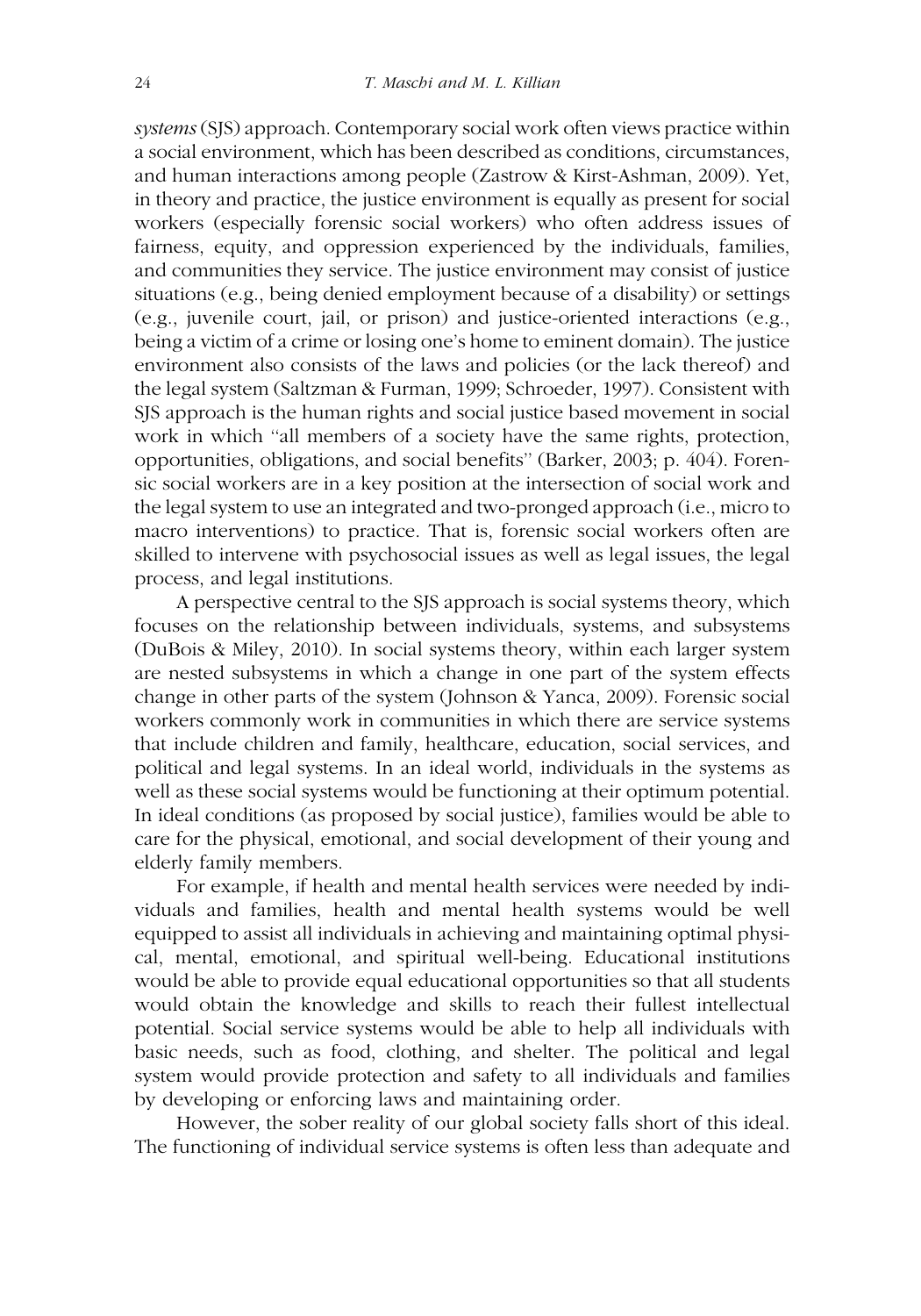the coordination between service systems, such as mental health and criminal justice, are fragmented at best. In fact, interaction among service systems is oftentimes conflictual due to service barriers, missed opportunities, oppression, and other social injustices (Maschi et al., 2009). Evidence on the effectiveness of multidisciplinary collaboration efforts also have yet to be firmly established, such as the Wraparound Process Model (e.g., Burns & Goldman, 1999; Garland, Hough, Landsverk, & Brown, 2004). In an SJS approach, individuals' needs and rights would be important to consider in the context of larger systems because of these divergent environmental demands (Johnson & Yanca, 2009).

## Using the SJS Approach

How does the 21st century forensic social worker apply an SJS approach? An SJS approach emphasizes forensic practice integrating knowledge and skills in policy and practice, surrounding forensic or legal issues, interdisciplinary collaboration, case management, and specialized areas of social work, such as clinical and community practice. The SJS approach helps forensic social workers frame their efforts in pursuing individual and societal level change, especially for vulnerable and oppressed populations impacted by systemic issues such as poverty, discrimination, and other social injustices.

Consistent with the NASW Code of Ethics (1999a), assessing for social and justice outcomes can ''ensure access to needed information, services, and resources; equality of opportunity; and meaningful participation in decision making for all people'' (p. 1). Thus, the jurisprudent social worker who is policy- and legal-savvy can more confidently and competently engage in multilevel intervention strategies that include ''direct practice, community organizing, supervision, consultation, administration, advocacy, social and political action, policy development and implementation, education, and research and evaluation'' (NASW, 1999a, p. 1).

We suggest that when applying an SJS framework, forensic social workers should use a type of double vision to examine the interaction between individuals and their environment. Because social workers ''strive to ensure access to needed information, services, and resources'' (NASW, 1999a, p. 1), a forensic social worker might apply a two-pronged approach to practice and provide the family with needed linkages to public assistance and employment services, as well as advocate for the establishment of transportation services for social service recipients who experience transportation barriers.

Twenty-first century forensic social workers might best be served by thinking beyond mono system thinking and practices. Contemporary individuals and families are often involved in multiple service systems concurrently or sequentially (Garland et al., 2004). For example, a child with emotional and behavioral problems may simultaneously be involved in special education services, community mental health services, and probation. In contrast,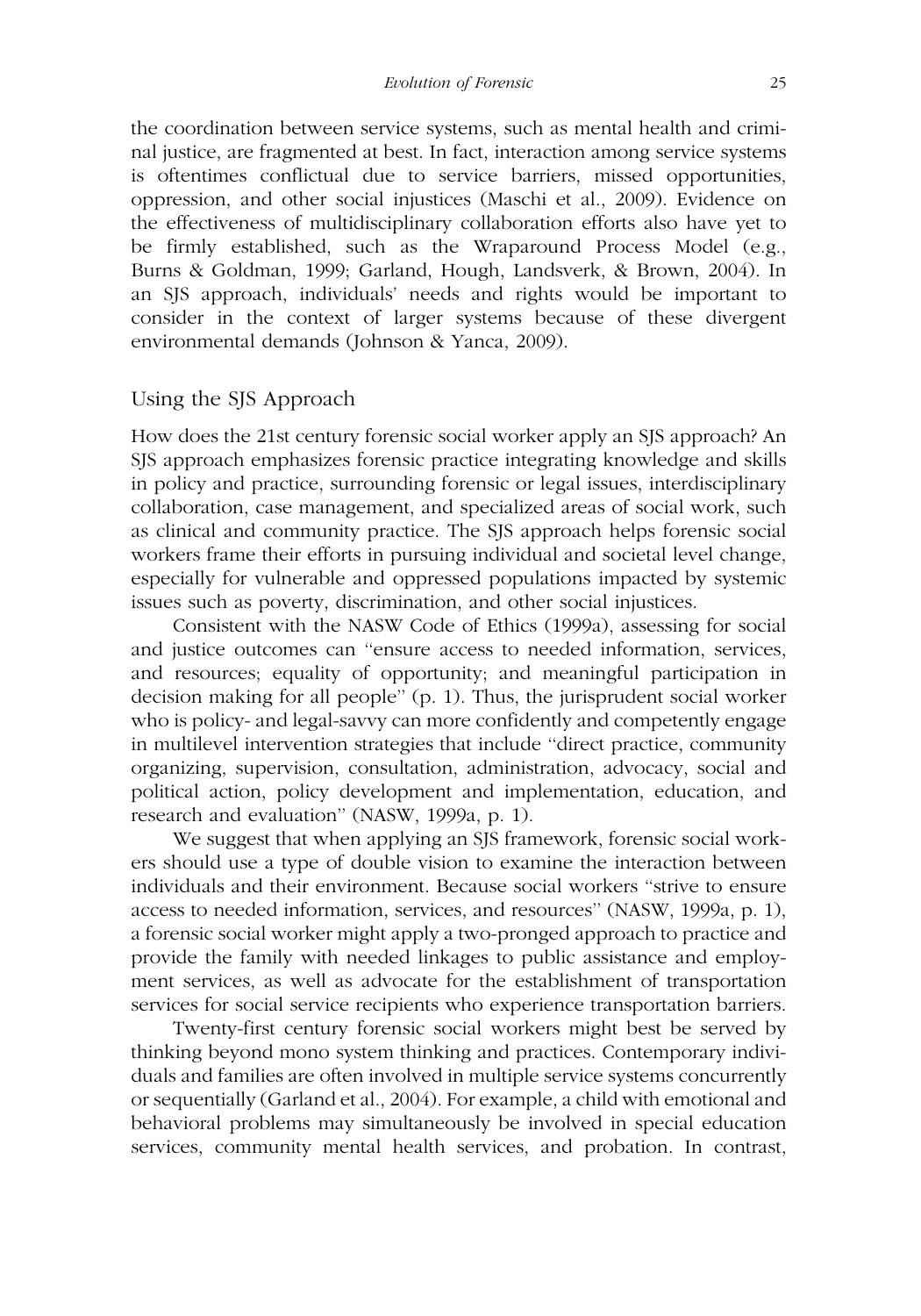another child may have initially entered services through the child welfare system and then later through the juvenile justice system. The forensic social worker will have the types of skills to identify obstacles, make resource linkages, advocate for resources or rights, and collaborate with other professionals across these different systems areas of care (Finn & Jacobson, 2007).

#### THERAPEUTIC JURISPRUDENCE

An important aspect of practice is the incorporation of the principle of therapeutic jurisprudence, which views law as an intervention. This principle is derived from the therapeutic jurisprudence literature, which examines the therapeutic (i.e., positive) and antitherapeutic (i.e., negative) consequences that result from legal rules, procedures, and actions (Madden & Wayne, 2003). According to Madden and Wayne (2003), ''At the heart of therapeutic jurisprudence is the concept that law, consistent with justice, due process, and other relevant normative values, can and should function as a therapeutic agent'' (p. 339).

Thus, the impact of the law on a client can potentially have positive or negative effects. For example, an individual with disabilities may win a court case for job discrimination based on legal protections inherent in the Americans with Disabilities Act. This example is an example of how this law provided positive protections for this individual. In contrast, a single mother being released from prison on a controlled dangerous substance offense is denied public assistance based on legislative law that denies benefits to individuals with prior drug charges. This is an example of how the law provided negative or anti-therapeutic effects on this mother's ability to receive needed services for herself and her family. Therefore, social workers must evaluate the intervention effects of the legal process and outcomes on individuals, families, and communities.

Social workers who adopt principles of therapeutic jurisprudence also are in the position to create conditions that empower clients or influence the development of laws and ways that current laws and policies can be applied most beneficially. For social workers in interdisciplinary settings working with professionals such as medical providers, psychologists, psychiatrists, police officers, probation officers, or attorneys, therapeutic jurisprudence is a useful and often shared perspective.

#### **COLLABORATION**

An important practice area to build competencies in is collaboration. Historically, social workers have practiced in a variety of ''host'' agency settings, such as hospitals, schools, industries, psychiatric clinics, police departments, and court and criminal justice settings (Brownell & Roberts, 2002; Jansson & Simmons, 1986). This often involves social workers having to assume dual or multiple roles that entail counseling, advocacy, and/or interdisciplinary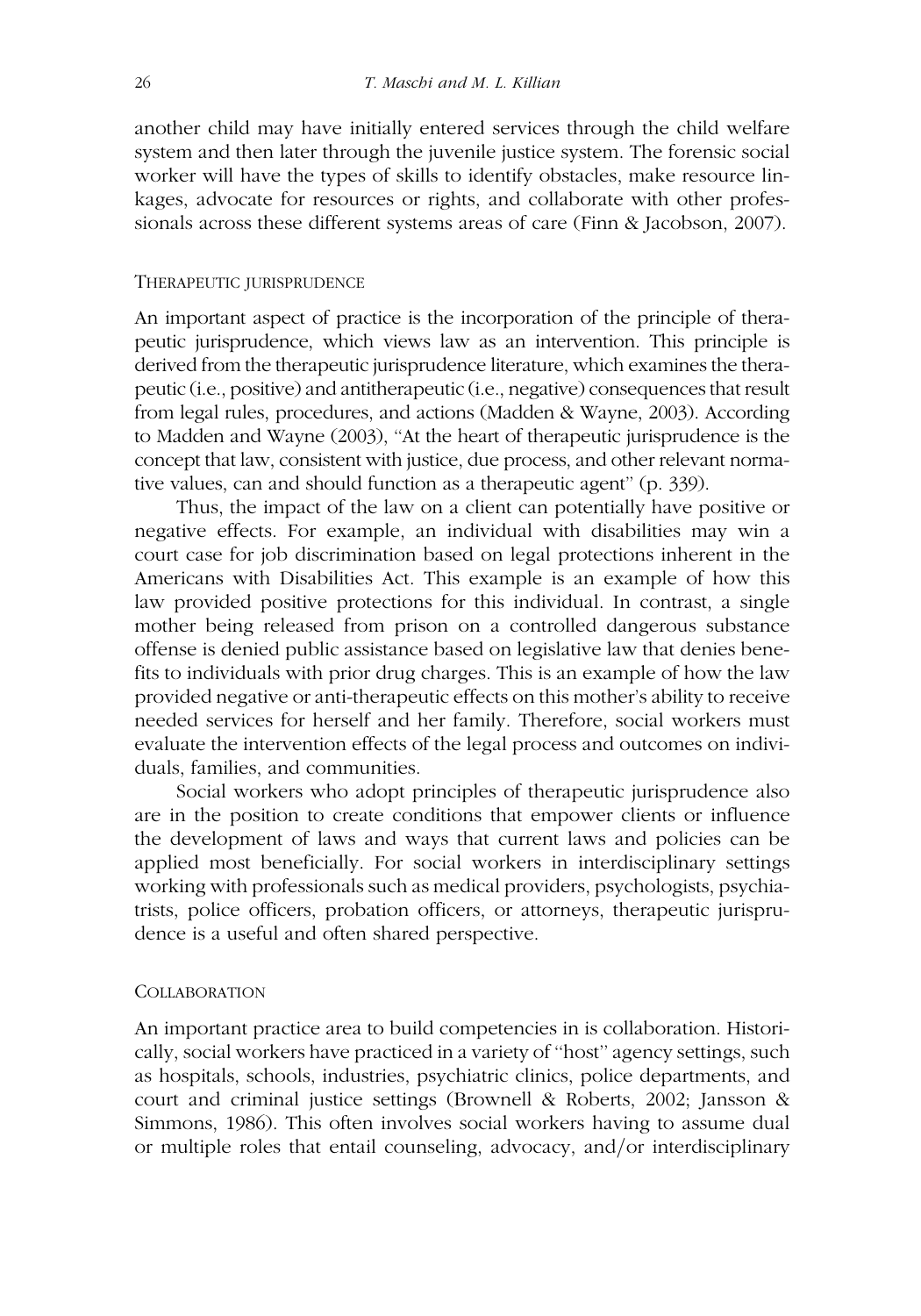collaboration (Maschi et al., 2009). With the increasing intricacies of social problems and dwindling resources, social workers' involvement in interdisciplinary collaboration within and across agencies is often unavoidable and even necessary (Bronstein, 2003; Graham & Barter, 1999; Guin, Noble, & Merrill, 2003). Effective forensic social work often consists of social workers well versed in interdisciplinary team practice, collaborating with other professionals (e.g., attorneys, doctors and nurses, victim advocates), law enforcement personnel, clients, family members, and other stakeholders. Common characteristics of interdisciplinary team practice consists of a common purpose: the integration of various professional perspectives in decision making, interdependence, coordination and interaction, communication, and role division based on expertise (Abramson & Rosenthal, 1995).

The ability of forensic social workers to work interdependently with others is critical to achieving successful outcomes as an effort toward models of collaboration. As Bronstein (2003) noted, interdisciplinary collaboration is an ''effective interpersonal process that facilitates the achievement of goals that cannot be reached when individual professionals act on their own'' (p. 299). Social workers that incorporate interdisciplinary collaboration into forensic practice are able to address both psychosocial and legal issues with the help of a variety of professionals in a group problem solving process, which makes it much more possible to examine the problem from all angles (Abramson & Rosenthal, 1995).

Examples of contemporary collaboration and/or multi-level intervention models, particularly for youth with child welfare, mental health and/or juvenile justice involvement, include the Wraparound Process Model (Burns & Goldman, 1999), Systems of Care Model (National Resource Network for Child and Family Mental Health Services at the Washington Business Group on Health, 1999), and Multisystemic Therapy (Henngeler, Schoenwald, Borduin, Rowland, & Cunningham, 1998). Collaboration and/or multisystemic models for adults include new models of collaboration, particularly those that target individuals with both criminal justice and mental health concerns or serious and violent offenders (Morrissey, Fagan, & Cocozza, 2009; Winterfield; Lindquist, & Brumbaugh, 2007).

#### DIVERSITY AND MULTICULTURAL COMPETENCE

Another important practice concern is the achievement of diversity in practice. As the world becomes more globally connected and America becomes increasingly multicultural, in order to build upon the work or our professional ancestors, forensic social workers must move beyond rhetoric to results in diversity and multicultural competence at the individual and organizational level. Culturally competent practice includes culturally sensitive practice with minorities, immigrant and refugees, older adults, individuals with disabilities, and from other diverse backgrounds (Beckett & Johnson, 2003; Logan, 2003).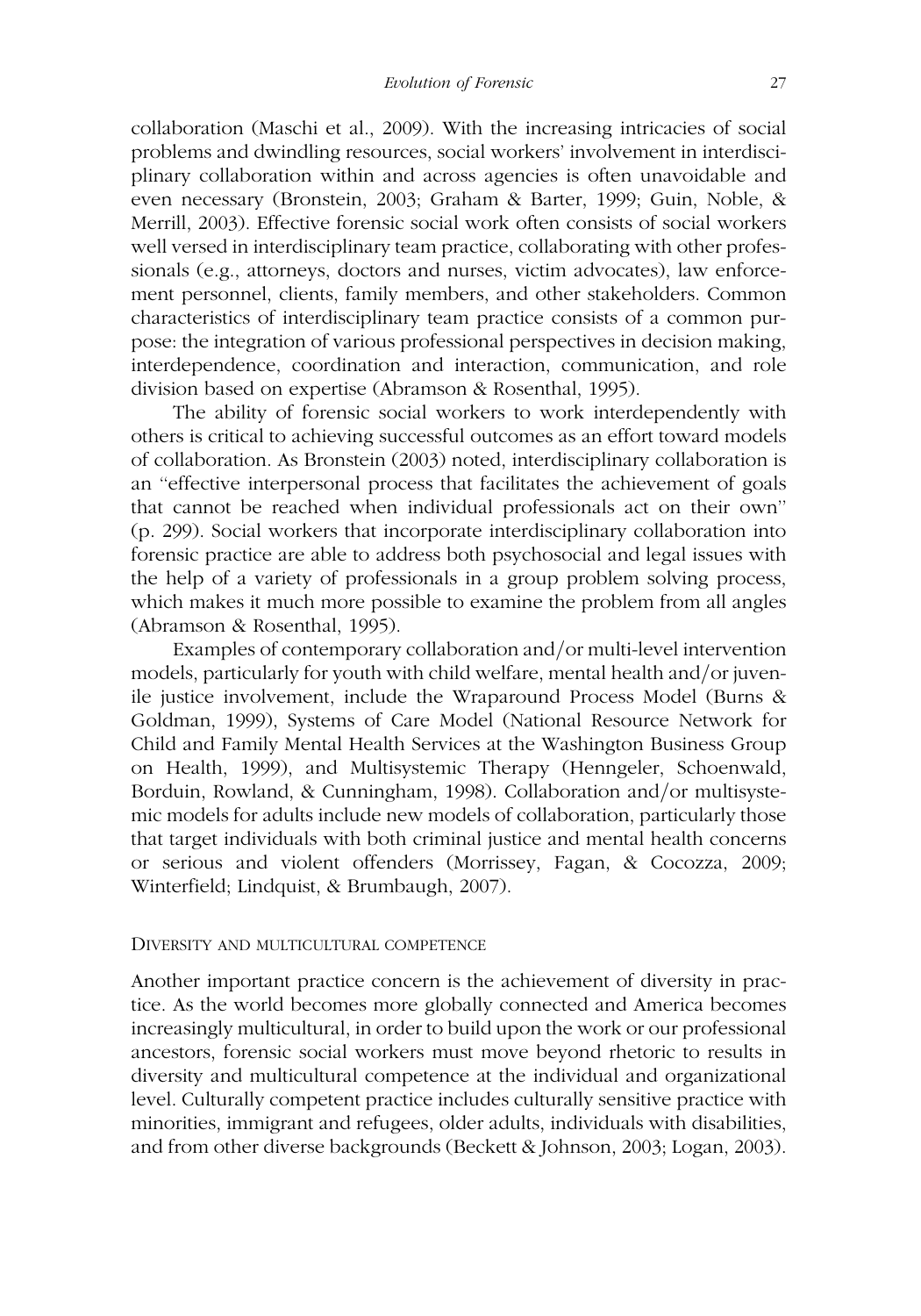What do we mean by diversity? The *Social Work Dictionary* defines diversity as "variety, or the opposite of homogeneity" (Barker, 2003, p. 126). Moreover, diversity practice within social organizations commonly refers to the ''range of personnel who more accurately represent minority populations and people from varied backgrounds, cultures, ethnicities, and viewpoints'' (Barker, 2003, p. 126). Therefore, this translates into achieving diversity practice at the individual and systemic levels.

For example, a glaring and persistent example is the role of privilege and race in the American justice system as found in the overrepresentation of persons of color and persons from communities in poverty among the incarcerated population. James (2000) provided a good overview of some of these issues, citing rates of arrest for working class versus typical ''white-collar'' crime; the use of those in prison as a source of labor; the overrepresentation of African American men in justice system ''supervision'' (e.g., arrest, probation, incarceration, or parole); uneven statistics for lengths of sentences and state executions; and inconsistencies between the U.S. justice system and some provisions of international human rights. James (2000) also noted that when state justice systems deny political rights (including, at times, the right to vote) to those who are or have been incarcerated; this disproportionately affects people of color and the poor (p. 483).

How can 21st century forensic social workers develop a ''way to be'' that is affirming and inclusive of diversity? In fact, many of the professions that address criminal justice issues are struggling with this question. In law, attorneys speak of ''anti-oppressive legal practice'' and the activation of ''privilege and disadvantage'' (Kafele, 2005). In psychiatry, a leading text reminds the reader that cultural considerations should be paramount; for example, when offering expert assessment in areas such as competency to stand trial, the presence of mental illness, or the use of psychological testing across cultures (Tseng, Matthews, & Elwyn, 2004).

Diversity and forensic social work practice encompasses several overlapping mandates. At the micro end of the spectrum, recruitment and retention of personnel throughout service and justice systems should reflect the diversity of the communities in which those systems operate. Those systems must also accommodate all individuals who are participating, whether accused, aggrieved, or employed, in order to respond to their diverse characteristics and abilities.

Forensic social workers are ethically bound to develop practice skills grounded in an understanding of clients in their contextual identities and lives. In the mezzo section of the spectrum, social service programs and services must be vigilant regarding unintended structural biases that favor or accommodate individuals with certain backgrounds or characteristics over others. This extends to governmental agencies as well, whose policies and procedures may rise to the level of regulation or law and thus have even more impact on individuals' and families' lives. Finally, at the macro end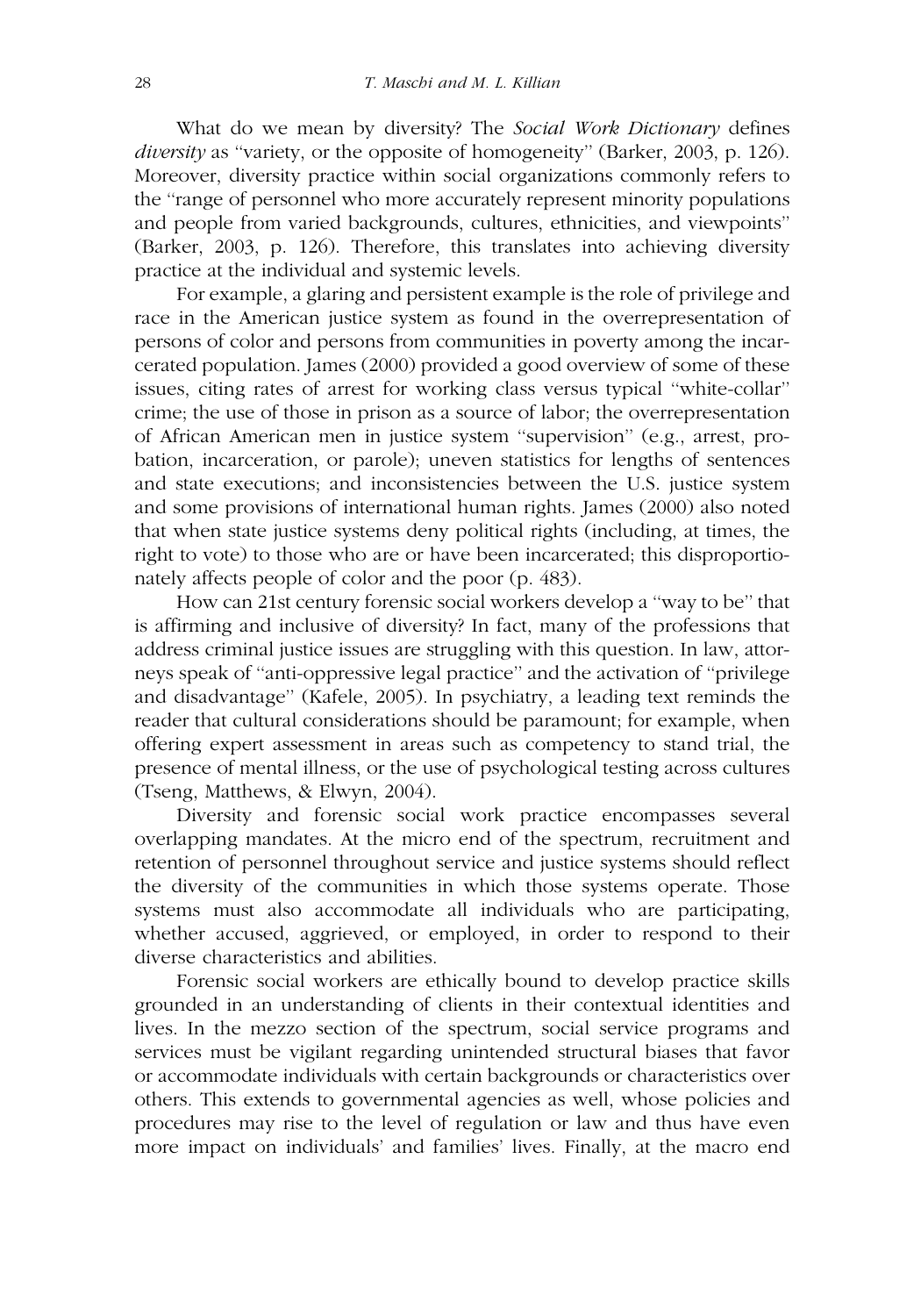of this continuum, the intersection of forensic social work with considerations of diversity calls for working for the improvement of human rights conditions throughout all nations. Wherever a forensic social work practitioner finds her- or himself on this continuum, the remaining segments cannot be ignored.

The Georgetown University Center for Cultural Competence (GU-CCC) provides invaluable resources that address building knowledge values and skills surrounding cultural competence at the individual practitioner and organizational levels. They have a host of useful resources, available at http:// www11.georgetown.edu/research/gucchd/nccc/index.html. For organizations that want to assess their cultural competence, the Organizational Cultural Competence Self Assessment Survey is available for use (AUCD, 2004). The survey can be downloaded for no cost at: http://www.aucd.org/docs/ councils/mcc/cultural\_competence\_assmt2004.pdf. Organizational Cultural Competence Self Assessment Survey is available for use (AUCD, 2004). It can be downloaded for no cost at: http://www.aucd.org/docs/councils/ mcc/cultural\_competency\_assmt2004.pdf.

In mental health treatment, the United States Department of Health and Human Services Substance Abuse and Mental Health Services Administration (2001) published extensive guidelines in 2001 mandating that practice areas, particularly correctional settings, create comprehensive plans for addressing cultural practice in their settings. These guidelines are available at http:// mentalhealth.samhsa.gov/publications/allpubs/sma00&-3457/ch2.asp. In medicine and health-care delivery, practitioners discuss the importance of ''providing care within a framework of cultural meaning,'' expecting all colleagues to do so as standard practice (Hufft & Kite, 2003). And in social work, the core of our ethics mandates cultural competence, even when correctional institutions may not seem responsive to such concepts. In fact, the NASW have standards for multicultural competence that address individual to organization levels and are available for download at http://www.naswdc.org/practice/standards/ NASWCulturalStandards.pdf.

# Forensic Social Work and Human Rights

For 21st century practice, forensic social workers can choose to play an instrumental leadership role in advancing human rights forward in our country and abroad. So where do we go from here? A good place to start is with the essential document, the Universal Declaration of Human Rights (UDHR; United Nations, 1948). Ratified by the United Nations in 1948 it continues to project a life-affirming message to citizens of the world and is a universally accepted legal mandate by most world governments to fulfill human rights. Eleanor Roosevelt's hope that the UDHR would become the International Magna Carta for all nations appears to have come to fruition. Following the UDHR, additional international human rights agreements (e.g., covenants and treaties)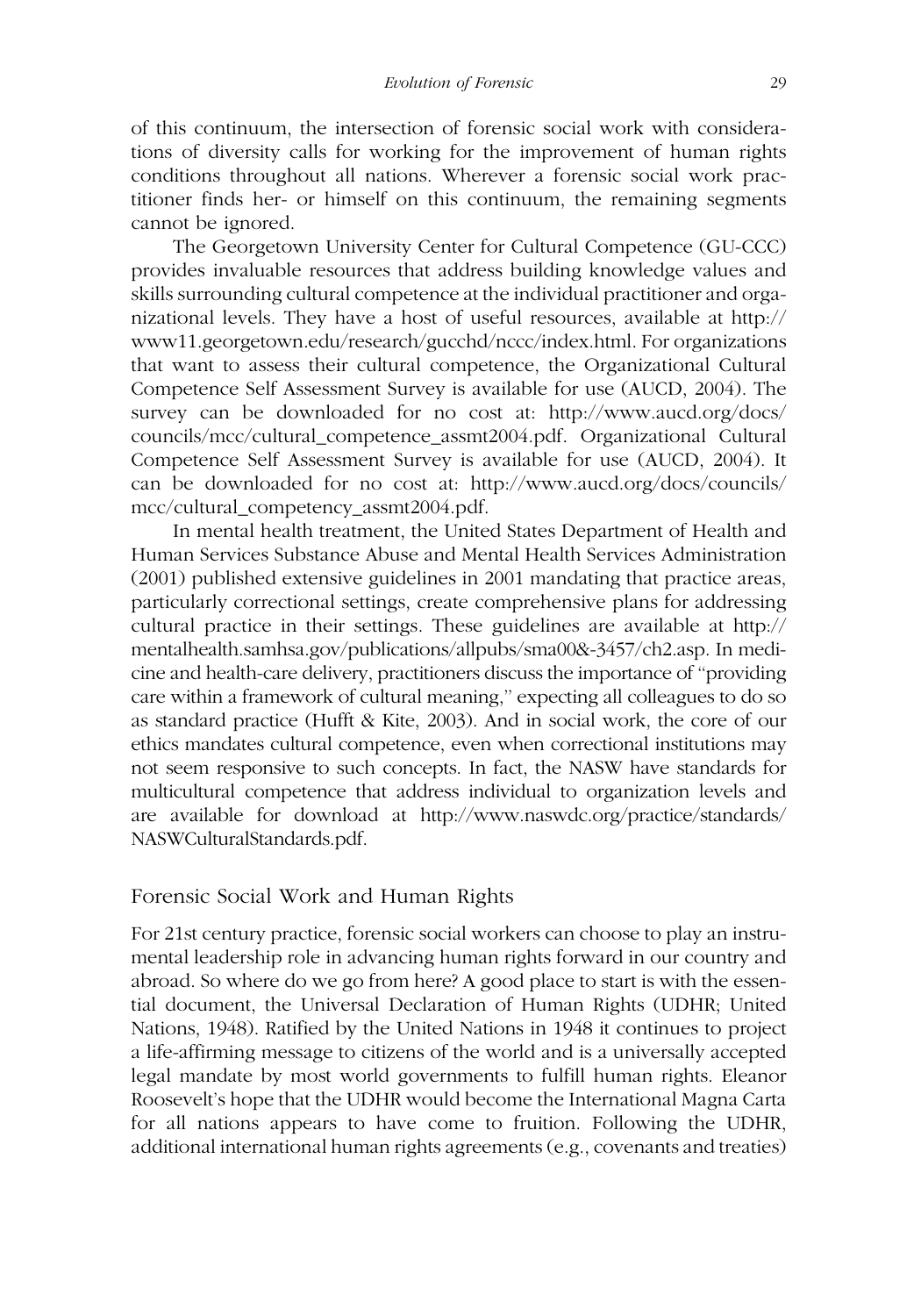were adopted by many countries. In 1976, these documents included the International Covenant on Civil and Political Rights. Today the UDHR, along with these covenants, comprise the International Bill of Rights (Wronka, 2007).

Despite progress in human rights over the past 50 years, 21st century practitioners still have remaining gaps to fill. First of all, the United States continues to lag behind in support for human rights. Since the signing of the UDHR, the United States has signed and ratified major parts of International Covenant on Civil and Political Rights (1966), which recognizes civil and political human rights (e.g., the right to life and liberty and rights to freedom of expression). Additionally, President Carter in 1978 signed the International Covenant on Economic, Social and Cultural Rights (1966) that recognizes economic, social, and cultural rights (e.g., the rights to food, clothing, housing, and health care). However, as of 2010, the United States has made some strides, such as the election of the first African American president and a bill proposing universal healthcare for all Americans; the U.S. government has not yet ratified this Covenant (Reichert, 2003; Wronka, 2007, 2008).

The United States has ratified only a small number of other human rights international documents and lags far behind many other nations in their legal commitment to human rights. The few documents ratified by the United States include the Convention on the Prevention and Punishment of the Crime of Genocide (1948), International Convention on the Elimination of Racial Discrimination (1965), and the Convention against Torture and Other Cruel, Inhuman or Degrading Treatment or Punishment (1984). Other important international treaties and documents remain unsigned or un-ratified by the United States. For example, the United States and Somalia are the only world nations who have of yet not ratified the Convention on the Rights of the Child (1989). The United States also has not ratified the Convention to Eliminate Discrimination against Women (1979), which guarantees the equality of women to men, although U.S. grassroots support for it is growing (Wronka, 2007).

Forensic social workers have practice specialty areas where they can concentrate their individual and collective efforts toward advancing human rights. These areas include practice and systems reform in juvenile justice, criminal justice, healthcare, immigration, mental health, victims' rights. and civil rights for racial/ethnic and homosexual minorities. For example, forensic social workers whose efforts are focused on juvenile and criminal justice human rights reform can advocate for the rights of offenders of all ages detained in penal institutions, the rights of minorities disproportionately involved in the criminal justice system, the rights of criminal offenders to rehabilitation and training, the rights of children born to women prisoners, the rights of juvenile prisoners, the rights of political prisoners, the rights of probationers', and the rights of those sentenced to capital punishment. There also is the potential to greatly improve the dehumanizing aspects of prison, including improving prison conditions themselves, and improving community conditions, such as living in poverty and crime-ridden neighborhoods,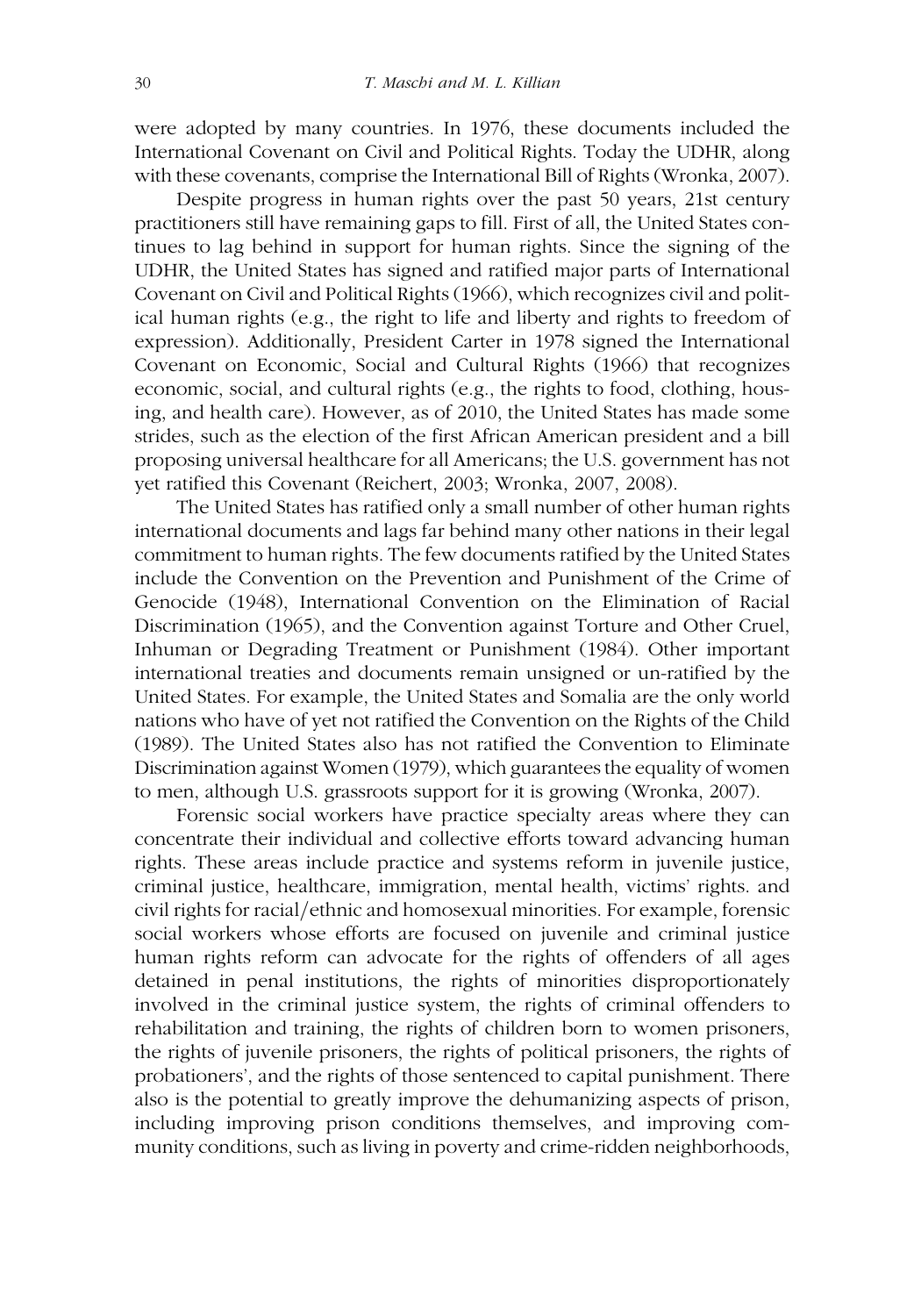that place people at risk of engaging in criminal offenses (United Nations, 1994; Wronka, 2008).

Some relevant United Nations documents with direct implications for 21st century forensic social work for juvenile and criminal justice reform (listed in chronological order) include the Universal Declaration of Human Rights (1948); the Standard Minimum Rules for the Treatment of Prisoners (1955); the International Covenants on Economic, Social and Cultural Rights (1966); the Convention against Torture and Other Cruel, Inhuman, or Degrading Treatment or Punishment (1984); the Safeguards guaranteeing protection of the rights of those facing the death penalty (1984); the United Nations Standard Minimum Rules for the Administration of Juvenile Justice (1985); the Basic Principles on the Independence of the Judiciary (1985); and the Convention of the Rights of the Child (1989). Forensic social workers can familiarize themselves with the documents and the United Nations committees designated to address the issues that are most relevant to their practice issue and/or population (United Nations, 1994).

Forensic social workers as collaborators for human rights also can engage in targeted intervention strategies. The United Nations (1994) has 10 recommended intervention strategies to help advance human rights that forensic social workers can adapt. These intervention strategies include to (a) work with local, regional, and national organizations to promote, develop, and implement needed changes in policy, planning, and programming on human rights issues; (b) recognize and adapt existing services to maximize effectiveness; (c) develop and involve appropriate and qualified leaders from the community to identify, plan, and implement needed services and advocacy efforts; (d) develop self capacities of those disadvantaged in their human rights; (e) organize previously unorganized disadvantaged groups for self help; (f) form alliances with liked-minded social and political movements; (g) develop mechanisms to enhance awareness local and global awareness, including the use of mass media; (h) fundraise for the cause; (i) assess the impact of actions undertaken in collaboration with persons and groups affected and associated groups and organizations; (j) document and disseminate information on human rights abuses; and (k) promote legislation that benefits disadvantaged groups. If forensic social workers individually and collectively engage in one or more of these strategies in their local communities, these incremental efforts can make a significant difference as evidenced in the history of forensic social work reviewed.

# SUMMARY AND CONCLUSION

In summary, this article examined forensic social work in light of its past history and future possibilities. A review of forensic social work history shows that well over 100 years ago, social workers understood that government, as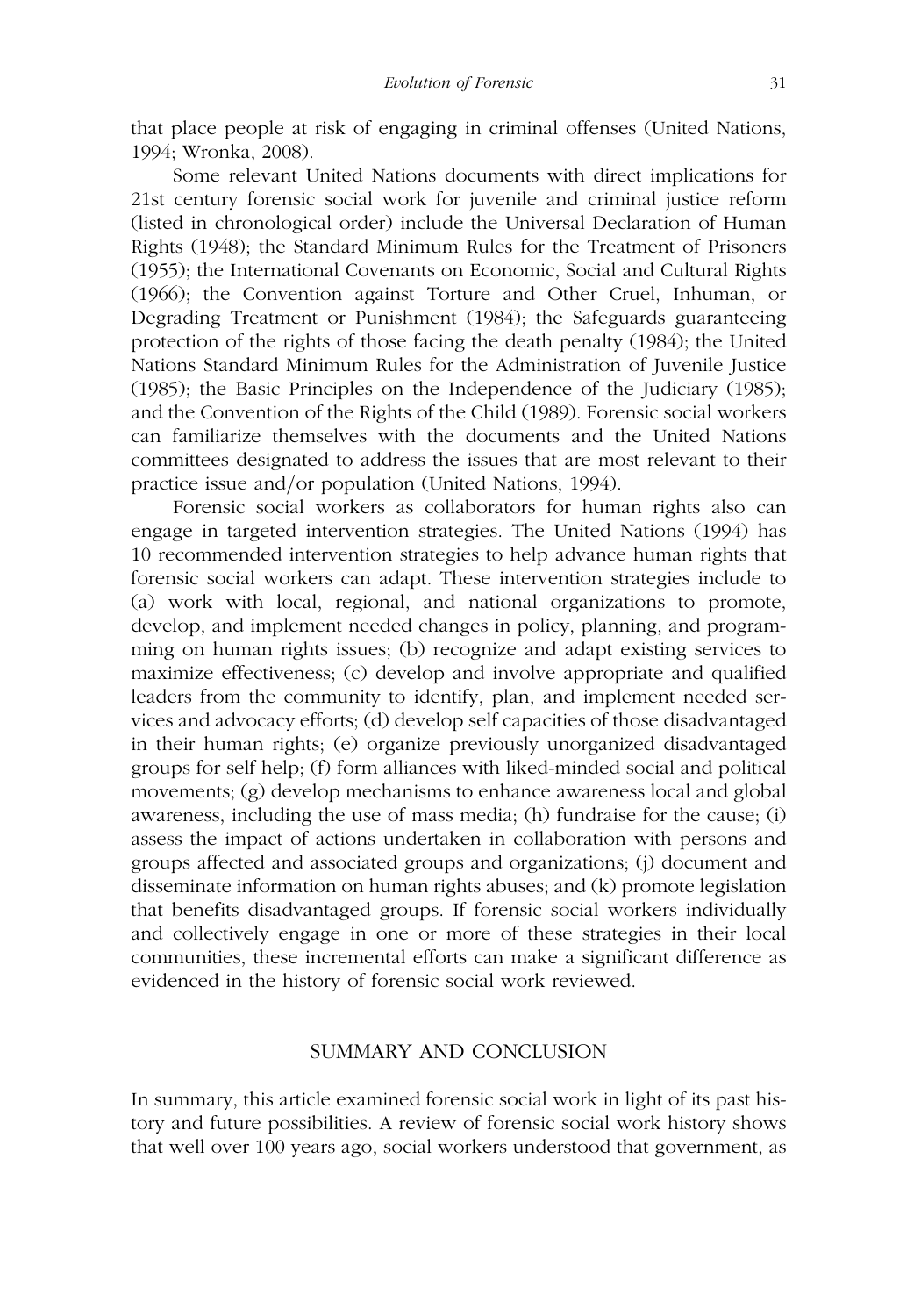author and institutor of policy, can and should be an arena for reform. Our foremothers and forefathers view was that advocating for their ''clients'' meant advocating for systemic legal and policy reform. As such, these pioneers used their legal savvy, advocacy, and collaborative skills to apply an integrated and two-pronged approach to social welfare to target individual and social change. Their relentless efforts in the justice system have set a high standard for forensic social workers of today to surpass.

Perhaps Eleanor Roosevelt (1958) in her speech to the United Nations Commission on Human Rights at the United Nations in New York on March 27, 1958 suggests where and how we might approach our next steps. She eloquently responded to her own question:

Where, after all, do universal human rights begin? In small places, close to home—so close and so small that they cannot be seen on any maps of the world. Yet they are the world of the individual person; the neighborhood he lives in; the school or college he attends; the factory, farm, or office where he works. Such are the places where every man, woman, and child seeks equal justice, equal opportunity, equal dignity without discrimination. Unless these rights have meaning there, they have little meaning anywhere. Without concerted citizen action to uphold them close to home, we shall look in vain for progress in the larger world.

Eleanor Roosevelt's words are just as applicable today as they were almost a half a century ago. We have the opportunity to revel in past achievements and take the lessons learned forward to shape best practices for the 21st century. Forensic social work history suggests the most effective efforts were when individual and social level action converged. In the 21st century, advancing the mission of forensic social work involves equipping practitioners with a collective vision as well as the knowledge and skills to effectively navigate the legal system. The potential for the next century of forensic social workers is one of high anticipation. Our collective efforts of today will soon become tomorrow's newest history chapter. And together we can make it a most memorable one.

#### **REFERENCES**

- Abramson, J. S., & Rosenthal, B. S. (1995). Interdisciplinary and interorganizational collaboration. In R. L. Edwards (Ed.), Encyclopedia of social work (19th ed., pp. 1479–1489). Washington, DC: NASW Press.
- Addams, J. (1910). Twenty years at Hull house. New York: The Macmillan Company.
- Addams, J. (1972). The spirit of youth and the city streets. Urbana: University of Illinois Press.
- Association of University Centers on Disabilities [AUCD]. (2004). Assessment of Organizational Cultural Competence. Retrieved February 11, 2010, from http:// www.aucd.org/docs/councils/mcc/cultural\_competency\_assmt2004.pdf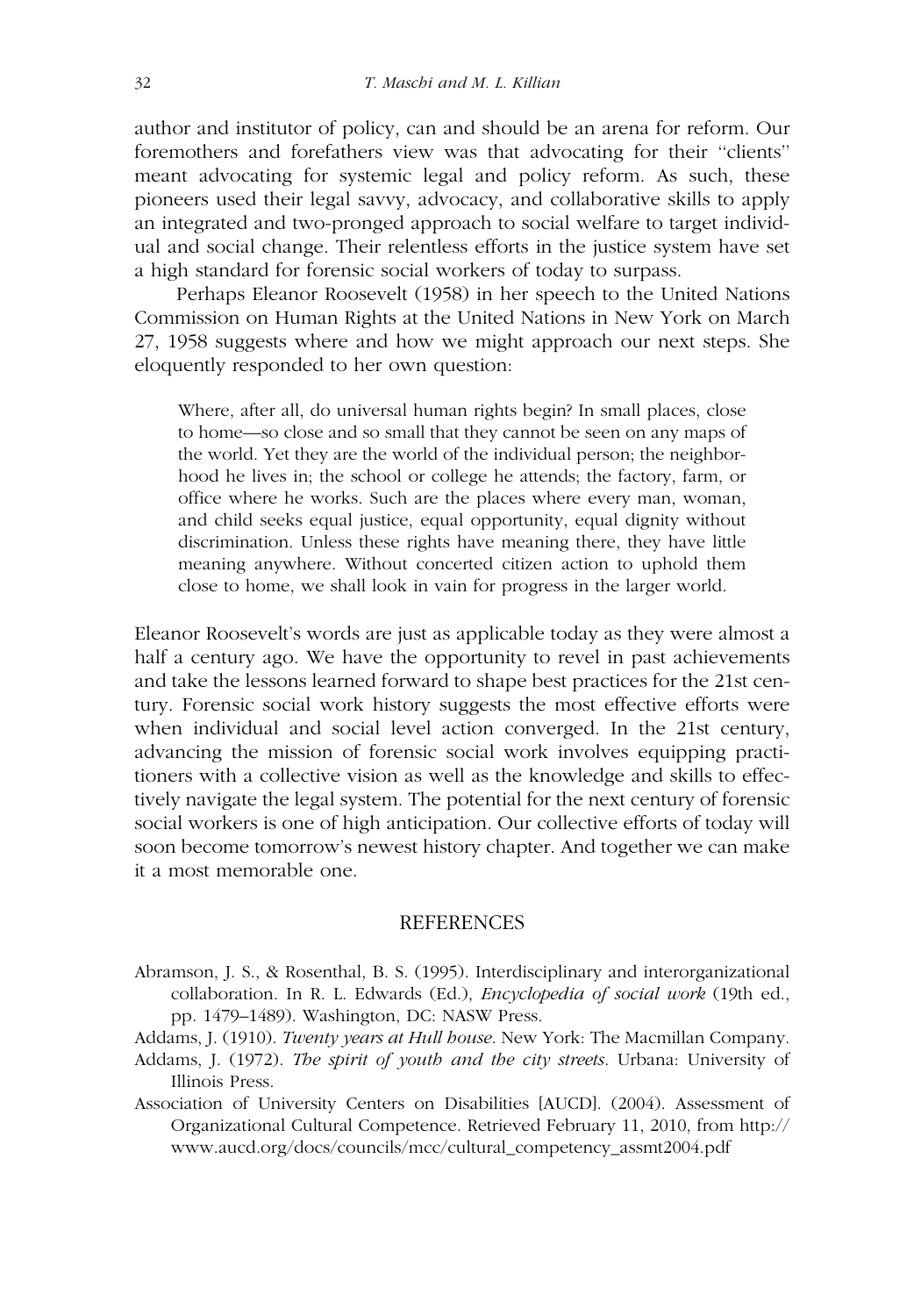- Barker, R. L. (2003). The social work dictionary (2nd ed.). Washington, DC: NASW Press.
- Barker, R. L., & Branson, D. M. (2003). Forensic social work: Legal aspects of professional practice (2nd ed.). Binghamton, NY: Haworth Press.
- Bartlett, H. M. (1958). Working definition of social work practice. Social Work, 3(2), 5–8.
- Beckett, J. O., & Johnson, H. C. (1995). Human development. In R. L. Edwards & J. G. Hopps (Eds.), Encyclopedia of social work (pp. 1385–1405). Washington, DC: National Association of Social Workers Press.
- Blakely, C. R., & Bumphus, V. W. (1999). American criminal justice philosophy: What's old—what's new? Federal Probation: A Journal of Correctional Philosophy and Practice,  $63(1)$ ,  $62-66$ .
- Bronstein, L. R. (2003). A model for interdisciplinary collaboration. Social Work, 48(3), 296–306.
- Brownell, P., & Roberts, A. L. (2002). A century of social work in criminal justice and correctional settings. Journal of Offender Rehabilitation, 35(2), 1–17.
- Burns, B. J., & Goldman, S. K. (Eds.). (1999). Promising practices in wraparound for children with serious emotional disturbance and their families. In Systems of care: Promising practices in children's mental health, 1998 Series: Vol. 4. Washington, DC: Center for Effective Collaboration and Practice, American Institutes for Research.
- Center on Juvenile & Criminal Justice. (1999). Second chances: Giving kids a chance to make a better choice. Retrieved on July 27, 2007, from http://www.cjcj.  $org/pubs/archive.php$
- Cleaveland, C. (2009). Calling some ''Illegal:'' Practice considerations in work with undocumented immigrants. In T. Maschi, C. Bradley, & K. Ward (Eds.). Forensic social work: Psychosocial and legal issues across diverse practice settings (pp. 373–393). New York: Springer Publishing Company.
- Colcard, J. C., & Mann, R. Z. S. (Eds.) (1930). The long view: Papers and addresses of Mary E. Richmond. New York: Russell Sage Foundation.
- Council on Social Work Education. (2008). 2008 Educational policy and accreditation standards. Retrieved May 1, 2008, from http://www.cswe.org/accreditation/ EPAS/EPAS\_start.htm
- Day, P. J. (2008). A new history of social welfare (6th ed.). New York: Allyn & Bacon.
- DuBois, B., & Miley, K. K. (2010). Social work: An empowering profession (7th ed.). Boston: Allyn and Bacon.
- Ehrenreich, J. H. (1985). The altruistic imagination: A history of social work and social policy in the United States. Ithaca, NY: Cornell University Press.
- Finn, H. L., & Jacobson, M. (2007). Just practice: A social justice approach to social work (2nd ed.). Peosta, IA: Eddie Bowers Publishing Co.
- Frances Perkins Center. (2008). Homepage. Retrieved September 2, 2008, at http:// www.frances perkinscenter.org/history.html
- Garland, A. F., Hough, R. L., Landsverk, J. A., & Brown, S. A. (2001). Multi-sector complexity of systems of care for youth with mental health needs. Children's Services: Social Policy, Research, and Practice, 4(3), 123-140.
- Gebelein, R. S. (2000). The rebirth of rehabilitation: Promise and perils of drug courts. Sentencing and Corrections: Issues for the 21st century. Washington, DC: National Institute of Justice.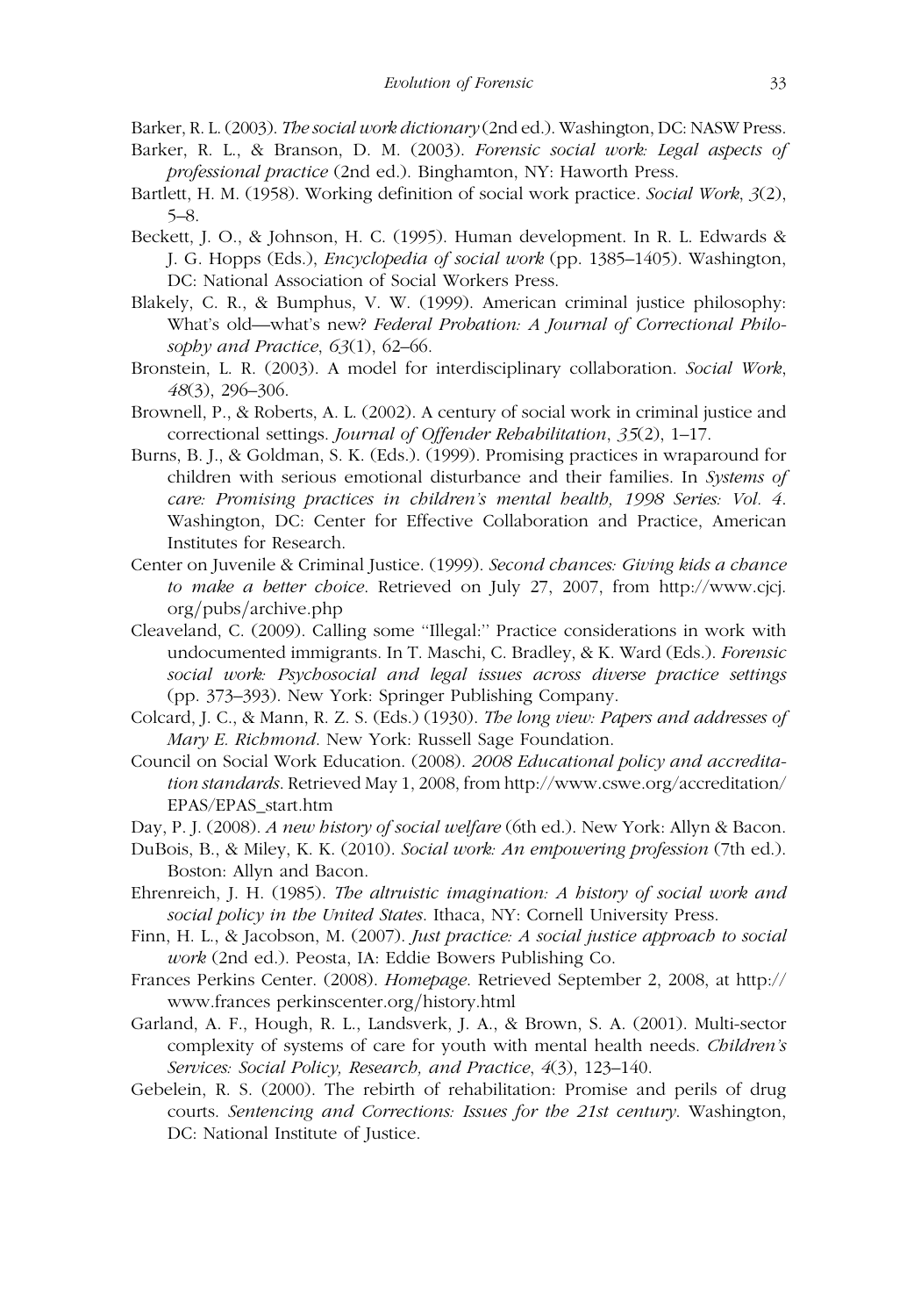- Georgetown University National Center for Cultural Competence. (n.d.). Assessment of organizational cultural competence. Retrieved July 3, 2007 from http:// www.aucd.org/docs/councils/mcc/cultural\_competency\_assmt2004.pdf
- Gilbert, M. (2004). The Second World War: A complete history. New York: Holt Paperbacks.
- Graham, J. R., & Barter, K. (1999). Collaboration: A social work practice method. Families in Society, 80(1), 6–13.
- Green, G., Thorpe, J., & Traupmann, M. (2005). The sprawling thicket: Knowledge and specialization in forensic social work. Australian Social Work, 58(2), 142–153.
- Guin, C. C., Noble, D. N., & Merrill, T. S. (2003). From misery to mission: Forensic social workers on multidisciplinary mitigation teams. Social Work, 48, 362–371.
- Gumz, E. (2004). American social work, corrections and restorative justice: An appraisal. International Journal of Offender Therapy and Comparative  $Criminology, 48, 449–460.$
- Haney, C., & Zimbardo, P. (1998). The past and future of U.S. prison policy: Twenty-five years after the Stanford Prison Experiment. American Psychologist, 53, 709–727.
- Harvard University Library Open Collections Program. (n.d.). Working women: Jane Addams. Retrieved September 2, 2008, at http://ocp.hul.harvard.edu/ww/ people\_addams.html
- Henngeler, S. W., Schoenwald, S. K., Borduin, C. M., Rowland, M. D., & Cunningham, P. B. (1998). Multisystemic treatment of antisocial behavior in children and adolescents. New York: Guilford Press.
- Hufft, A., & Kite, M. M. (2003). Vulnerable and cultural perspectives for nursing care in correctional systems. Journal of Multicultural Nursing  $\mathcal E$  Health, 9, 18–26.
- Hughes, D. S., & O'Neal, B. C. (1983). A survey of current forensic social work. Social Work, 32, 393–394.
- International Federation of Social Work. (1988). International policy paper. Retrieved May 9, 2007, from http://www.ifsw.org/en/p38000208.html
- James, J. (2000). The dysfunctional and the disappearing: Democracy, race and imprisonment. Social Identities, 6, 483-492.
- Jansson, B. S., & Simmons, J. (1986). The survival of social work units in host organizations. Social Work, 35, 339–343.
- Johnson, L. C., & Yanca, S. J. (2009). Social work practice: A generalist approach (10th ed.). Boston: Pearson Education.
- Jou, M. K., & Lazarro, L. (2009). Collaborative forensic social work with immigrants and refugees. In T. Maschi, C. Bradley, & K. Ward (Eds.), Forensic social work: Psychosocial and legal issues across diverse practice settings (pp. 374–394). New York: Springer Publishing Company.
- Kafele, K. (2005, March 3). Understanding cultural competence. Fourth colloquium on the legal profession. Retrieved from August 10, 2008, from http://www.lsuc. on.ca/media/fourthcolloquiumkafele.pdf
- Killian, M. L., & Maschi, T. (2009). A history of forensic social work in the United States. In T. Maschi, C. Bradley, & K. Ward (Eds.), Forensic social work: Psychosocial and legal issues across diverse practice settings (pp. 11-21). New York: Springer Publishing Company.
- Lipton, D., Martinson, R., & Wilks, J. (1975). The effectiveness of correctional treatment: A survey of treatment evaluation studies. New York: Praeger.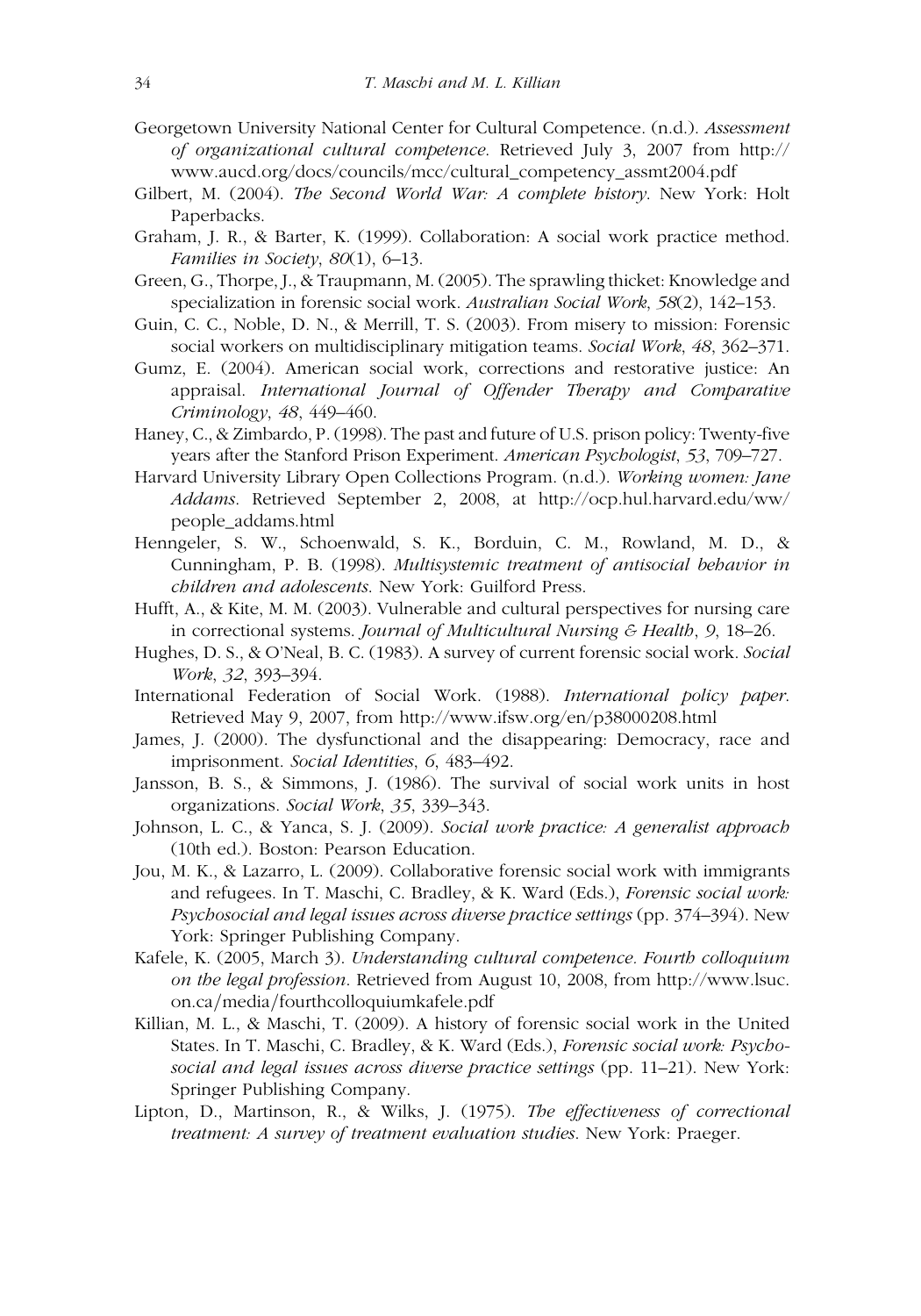- Logan, S. M. L. (2003). Issues of multiculturalism: Multicultural practice, cultural diversity, and competency. In R. A. English (Ed.), Encyclopedia of social work (19th ed., 2003 supplement; pp. 95–105). Washington, DC: NASW Press.
- Madden, R. G. (2003). Essential law for social workers. New York: Columbia University Press.
- Madden, R., & Wayne, R. H. (2003). Social work and the law: A therapeutic jurisprudence perspective. Social Work, 48, 338–347.
- Martinson, R. (1974). What works? Questions and answers about prison reform. Public Interest, 35, 22–54.
- Maschi, T., Bradley, C., & Ward, K. (Eds.) (2009). Forensic social work: Psychosocial and legal issues in diverse practice settings. New York: Springer Publishing Company.
- Maschi, T., Violette, N., Scotto Rosato, N., & Ristow, J. (2009). Juvenile justice and social work. In T. Maschi, C. Bradley, & K. Ward (Eds.), Forensic social work: Psychosocial and legal issues across diverse practice settings (pp. 231–254). New York: Springer Publishing Company.
- Merriam-Webster. (2007). Merriam Webster's collegiate dictionary (11th ed.). Springfield, MA: Author.
- Morrissey, J. P., Fagan, J. A., & Cocozza, J. J. (2009). New models of collaboration between criminal justice and mental health systems. American Journal of Psychiatry, 166, 1211–1214.
- National Association of Social Workers. (1999a). Code of ethics of the National Association of Social Workers. Washington, DC: NASW Press.
- National Organization of Forensic Social Work. (1997). What is forensic social work? Retrieved on May 9, 2007, from http://www.nofsw.org/
- National Resource Network for Child and Family Mental Health Services at the Washington Business Group on Health (Ed.). (1999). A compilation of lessons learned from the 22 grantees of the 1997 Comprehensive Community Mental Health Services for Children and Their Families Program. Systems of Care: Promising Practices in Children's Mental Health, 1998 Series (Vol. 7). Washington, DC: Center for Effective Collaboration and Practice, American Institutes for Research.
- Nelson, B. J. (1984). Making an issue of child abuse: Political agenda setting for social problems. Chicago: University of Chicago Press.
- Ober, M. A. (2006). Death of Martin Anderson. Retrieved June 1, 2007, from http:// media.tbo.com/tbo/1128lee3.pdf
- Platt, A. M. (1969). The rise of the child-saving movement: A study in social policy and correctional reform. Annals of the American Academy of Political  $\epsilon$  Social Science, 381, 21–38
- Platt, A. M. (1977). The child savers: The invention of delinquency (2nd ed.). Chicago: University of Chicago Press.
- Popple, P. R., & Leighninger, L. (2007). Social work, social welfare, and American society (7th ed.). Boston: Allyn & Bacon.
- Reichert, E. (2003). Social work and human rights: A foundation for policy and practice. New York: Columbia University Press.
- Richmond, M. (1917). Social diagnosis. Philadelphia: Russell Sage Foundation.
- Roberts, A. R. (Ed.). (2004). Juvenile justice sourcebook: Past, present, and future. New York: Oxford University Press.